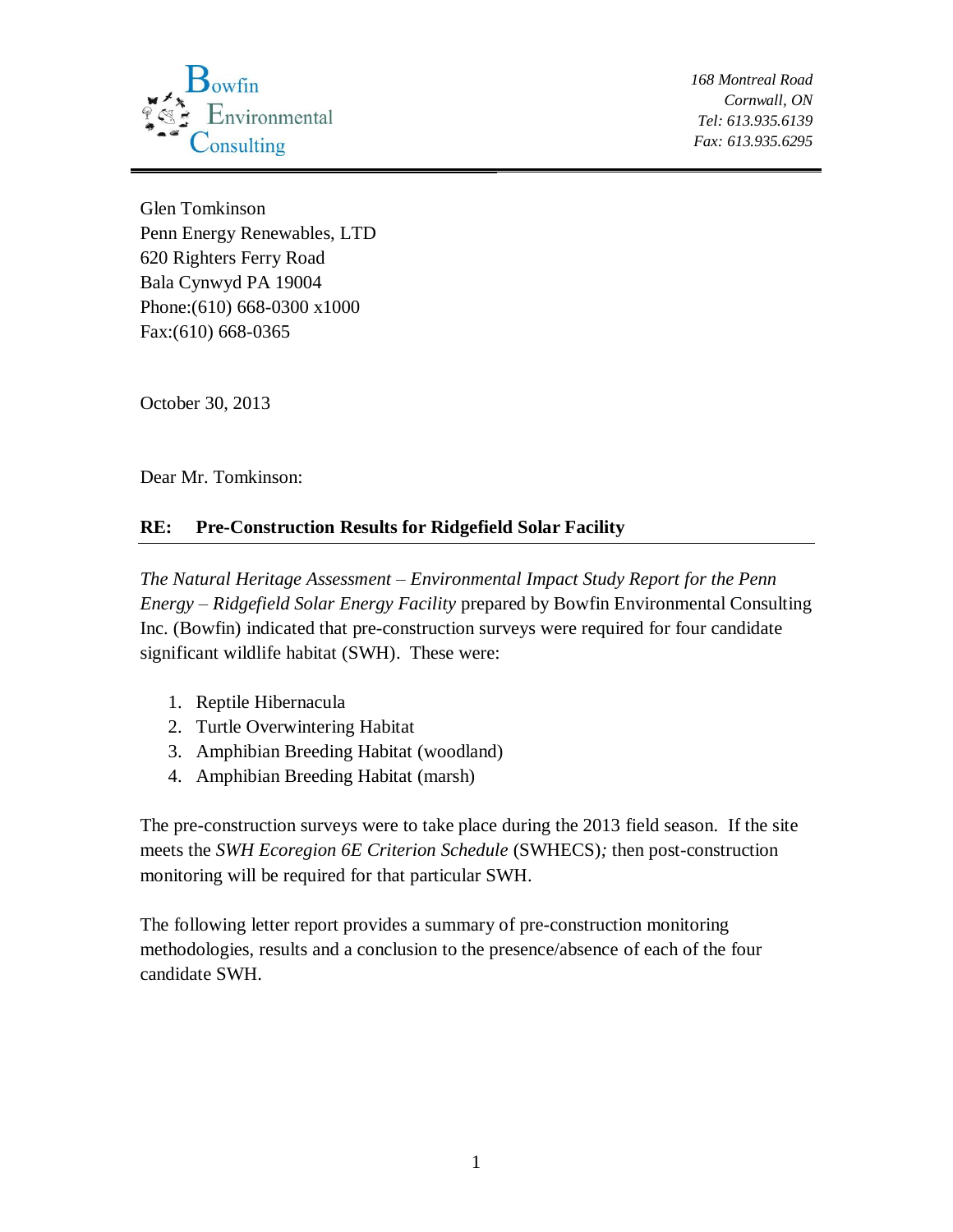

## **METHODOLOGY**

Each of the four candidate SWH required multiple site visits:

| • Reptile Hibernacula (Snake) | 3 visits             |
|-------------------------------|----------------------|
| • Turtle Wintering            | 2 visits             |
| • Amphibian Woodland          | 2 visits             |
| • Amphibian Marsh             | 2 visits (nighttime) |

The protocols followed were those agreed to in the Natural Heritage Assessment Report (NHAR) summarized below. The locations of the areas surveys are identified on Figure 1. All surveys were visual and included the recording of the following information:

- o Date
- o Name of observer(s) conducting field work
- o Time (start and end time, duration)
- o Weather conditions (temperature, % cloud cover, wind)
- o GPS location
- o Species presence and abundance information

## **Reptile Hibernacula (Snake)**

*Areas to be searched:* Fencerows 2-5 and portions of communities 6 and 7

*Timing:* Spring of 2013

*Protocol:* The snake surveys would consist of three visual surveys from within 50 m, inwards towards each rock pile. The surveys would be completed between late March and late April on warm sunny days  $(>14^{\circ}C)$  during peak daylight hours  $(10:00 - 15:00)$ when the snakes are most likely be congregated outside the feature within 30m of the candidate habitat. Surveys will include 5-10 min stationary observations followed by intensive area search of flipping and checking inside logs and debris as well as searching in or along rocky outcrops or ledges. A map will be produced that identifies the location of the snakes in relation to the rock piles.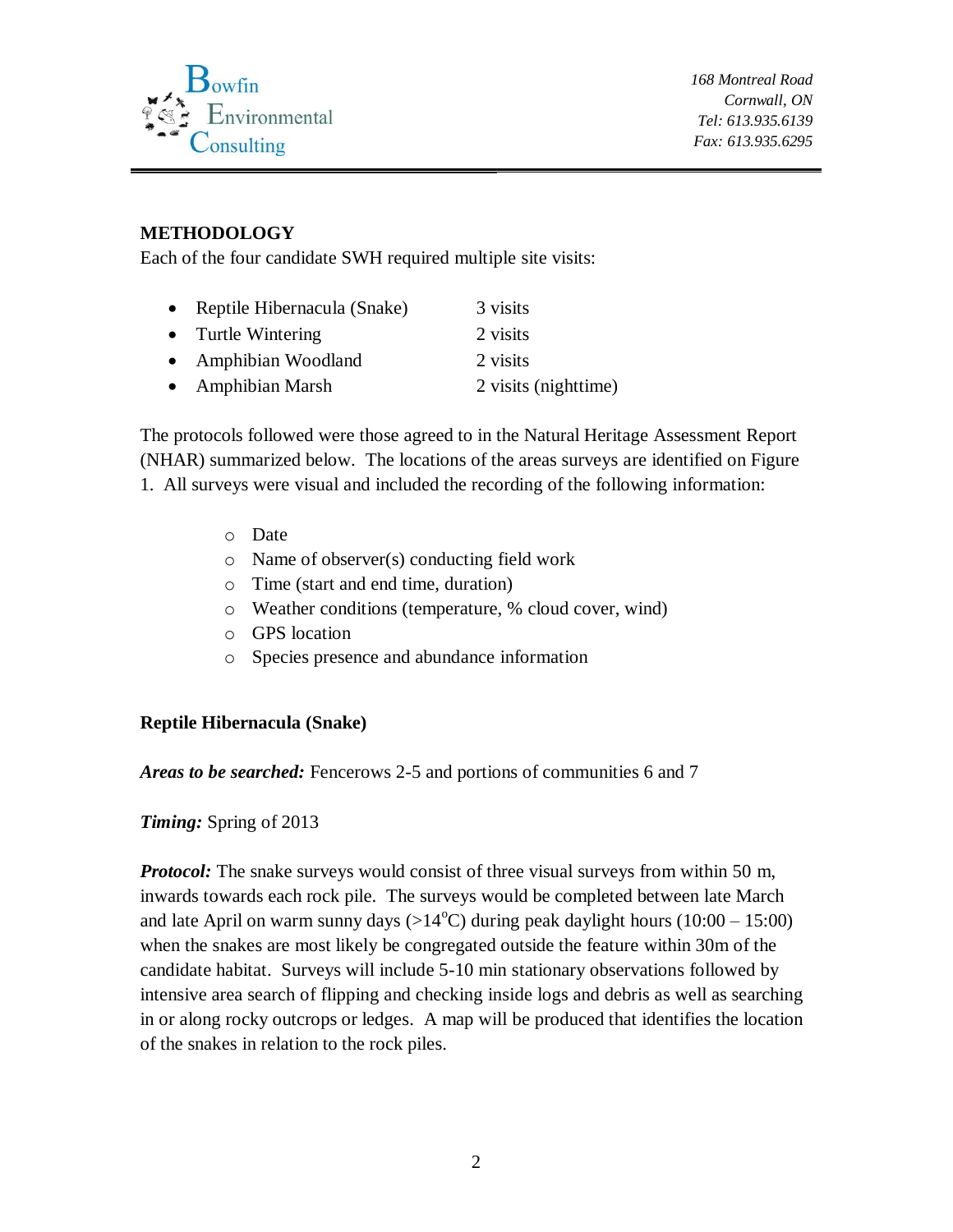

## **Turtle Wintering Habitat**

*Areas to be searched:* Community 15 (Wetland 2)

*Timing:* Spring 2013

## *Protocol:*

Monitoring Frequency and Timing:

- 2 visits to candidate turtle over-wintering areas
	- $\circ$  1<sup>st</sup> visit will occur in late March
	- $\circ$  2<sup>nd</sup> visit will occur in late April
- Visits will be on warm sunny days when the turtles are most likely basking

## **Amphibian Breeding Habitat (Woodland and Marsh)**

*Areas to be searched:* Communities associated with amphibian breeding habitat on the south side of Snug Harbour Road (Communities 13-15)

*Timing:* Spring 2013

## *Protocol:*

*Amphibian Breeding Habitat (woodland) Survey Protocol*

Monitoring Frequency and Timing:

• Conduct 2 amphibian egg mass searches for each candidate amphibian breeding habitat during daylight hours in early spring with the first visit in March after the first warm rain and the second visit in early April.

## Survey Methods:

Egg Mass Surveys

• Surveys will be focused on egg mass searches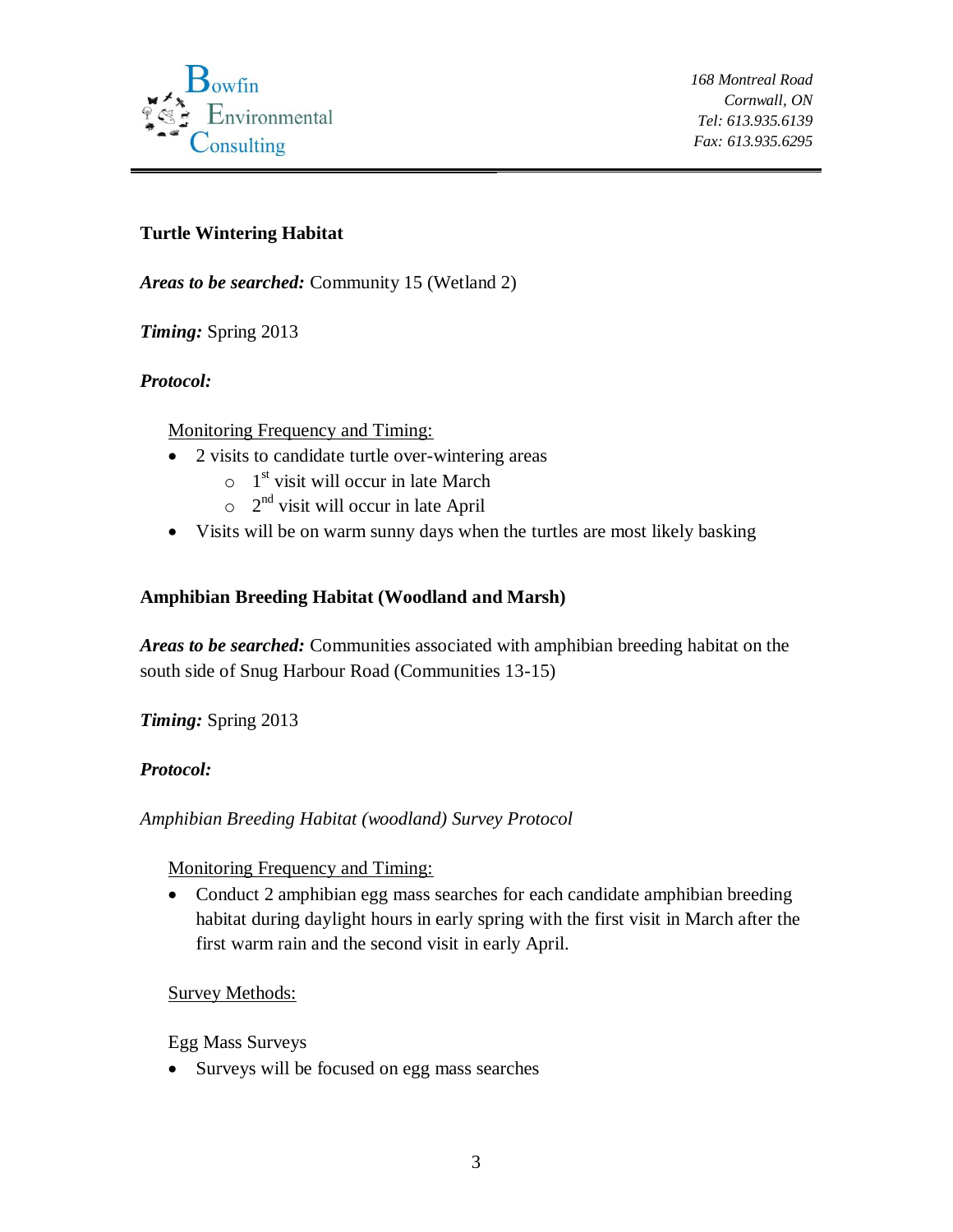

- Egg mass surveys will need to target non-vocalizing amphibians (i.e. Salamanders) that are laying eggs in this habitat
- Area searches will include walking within or along the perimeter of each wetland/vernal pool looking for egg masses; however, visual surveys may be required in some instances because of water depth.
- A minimum search effort of 30 minutes will be applied for each site, in each candidate habitat.

#### *Amphibian Breeding Surveys (Marsh Monitoring Protocol)*

#### Monitoring Frequency and Timing:

• Conduct 2 night time visits. One in May when air temperature is  $>10^{\circ}$ C (usually between May  $15\text{-}30^{\text{th}}$  and the second during June when air temperatures are above 17°C (typically between June 15-30)

#### Survey Methods

- Evaluation methods to follow the Marsh Monitoring Protocol
- Monitoring Station 5 is be used as this station is located within 500m of Communities 13 and 14 (candidate habitat on the south side of Snug Harbour Road)

## **RESULTS**

Seven visits were completed between April and June 2013 (Table 1). All visits were completed by Michelle Lavictoire (M. Sc. Natural Resources). Note that overall the timelines were slightly delayed due to a late melt of the snow and cold and wet start to spring. MNR confirmed that this was appropriate on March  $8<sup>th</sup>$ , 2013. The results are summarized below and depicted on Figure 2.

#### **Table 1 Site Visit Summary**

| <b>Date</b>      | Time (h)  | Air<br>Temperature<br>(Min-Max) $\mathrm{C}$ | Weather             | <b>Purpose</b>                      |
|------------------|-----------|----------------------------------------------|---------------------|-------------------------------------|
| April 9,<br>2013 | 1015-1215 | 7.0<br>$(3.1 - 12.0)$                        | overcast, light air | Amphibian<br><b>Woodland Survey</b> |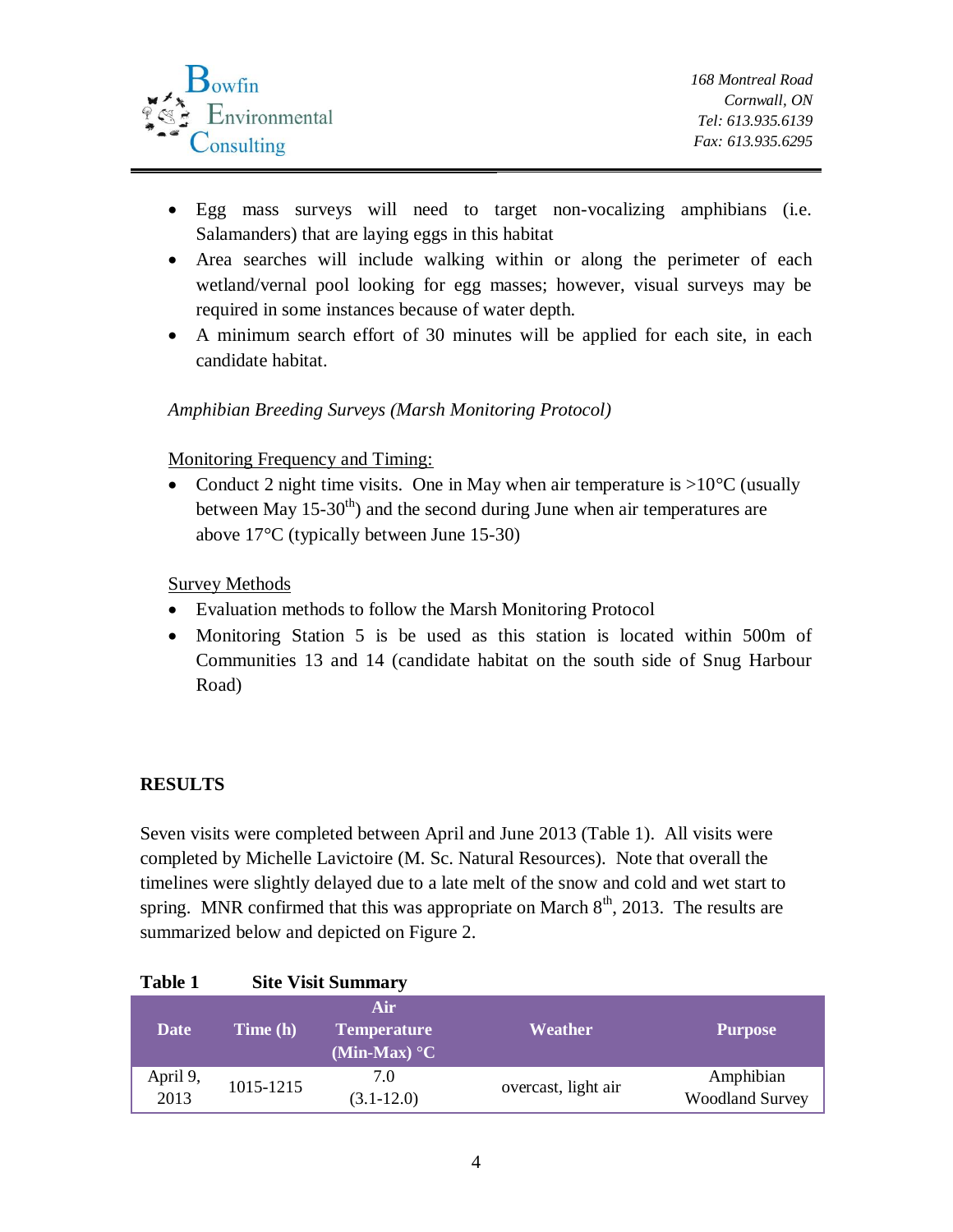

| <b>Date</b>       | Time (h)  | Air<br><b>Temperature</b><br>(Min-Max) $\mathrm{C}$ | Weather                                                                      | <b>Purpose</b>                                                                                 |  |
|-------------------|-----------|-----------------------------------------------------|------------------------------------------------------------------------------|------------------------------------------------------------------------------------------------|--|
| April 18,<br>2013 | 0830-1015 | 6.0<br>$(3.3-12.2)$                                 | overcast, short periodic rain<br>showers, moderate breeze<br>with some gust, |                                                                                                |  |
| May 1,<br>2013    | 1000-1300 | 13.0-25.0<br>$(8.3 - 22.9)$                         | clear skies, moderate breeze                                                 | <b>Snake and Turtle</b><br>Surveys and<br>additional check on<br>Amphibian<br>woodland habitat |  |
| May 7,<br>2013    | 0945-1330 | 21.0-28.0<br>$(2.9-26.3)$                           | clear skies, light breeze                                                    | Snake and Turtle<br>Surveys                                                                    |  |
| May 7,<br>2013    | 2015-2115 | 16.0<br>$(2.9-26.3)$                                | clear skies, no wind                                                         | Night time<br>Amphibian Marsh                                                                  |  |
| May 16,<br>2013   | 2145-2200 | 11.0<br>$(7.0-19.7)$                                | 5% cloud cover, light air                                                    | <b>Breeding Survey</b>                                                                         |  |
| May 17,<br>2013   | 1030-1300 | 15.0<br>$(2.8 - 20.7)$                              | less than 5% cloud cover,<br>light air, hazy                                 | <b>Snake Survey</b><br>(additional turtle<br>visit)                                            |  |
| June 24,<br>2013  | 2145-2200 | 24.0<br>$(18.5 - 31.7)$                             | no wind, rained earlier in the<br>evening                                    | Amphibian Marsh<br><b>Breeding Survey</b>                                                      |  |

#### **Reptile Hibernacula (Snake)**

The snake surveys were delayed from March/April to May in response to the cold air temperatures. The three visits were completed during May (May  $1^{st}$ ,  $7^{th}$  and  $17^{th}$ ). One eastern garter snake was observed sunning on bare soil on the edge of the field within a few meters of the rock piles of Fencerow 3 on May  $7<sup>th</sup>$  (Figure 2). Once approached it retreated to the rock pile (Photo 1).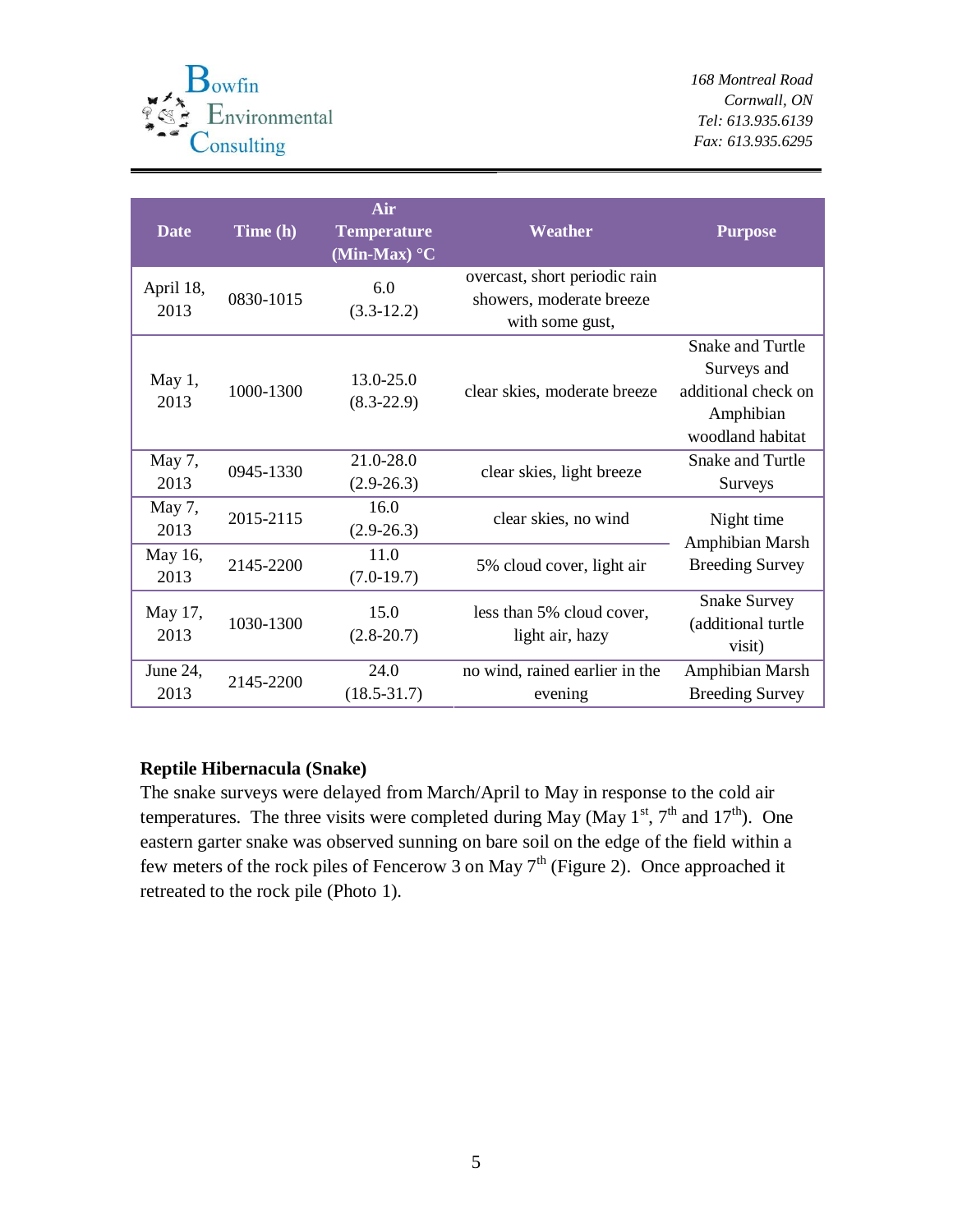



Photo 1 **Garter Snake, May 7<sup>th</sup>, 2013.** 

## **Turtle Wintering**

Two turtle surveys were conducted during May (May  $1^{st}$  and  $7^{th}$ ). The habitat was also visited on April  $18<sup>th</sup>$  (however conditions were still cold; water temperature of  $4<sup>°</sup>C$  and air temperature of 6°C) and on May 17<sup>th</sup>. No turtles were observed on the April 18<sup>th</sup>. All subsequent sightings consisted of painted turtles (Table 2, Photo 2). The maximum number observed at one time was five (on May  $1<sup>st</sup>$ ).



**Photo 2 Small painted turtle, May 1st, 2013**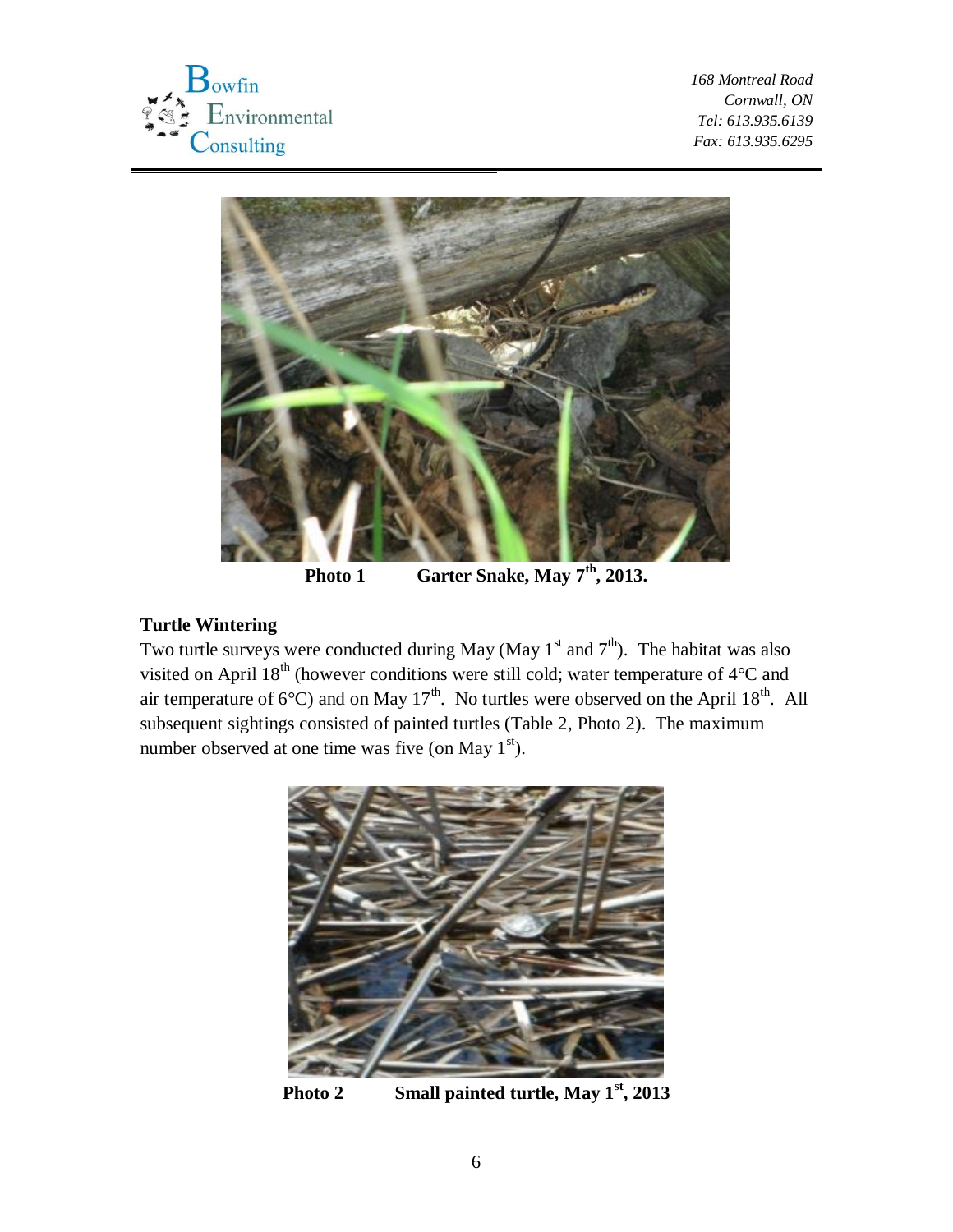

#### **Amphibian Breeding (Woodland)**

Again, due to the cold spring the visits were delayed and an additional visit was conducted to err on the side of caution. The visits were completed on April  $9<sup>th</sup>$  and  $18<sup>th</sup>$ and May 1<sup>st</sup>. There was still some snow on the ground during the April 9<sup>th</sup> visit. During this first visit there were a few vernal pools, with water depths of 5 cm, noted within Community 14. The pools were all dry by the April  $18<sup>th</sup>$  visit. No amphibians, spermatophores or egg masses were observed within the study area during any visit. Note that spermatophores were identified in a vernal pool outside of the study area (no egg masses were ever found) indicating that the timing of the site visits was appropriate.

#### **Amphibian Breeding (Marsh)**

The nighttime visits for the marsh amphibian surveys took place during the evening of May  $7<sup>th</sup>$  and June 24<sup>th</sup>. Three spring peppers were heard calling on May  $7<sup>th</sup>$  and two green frog and three tree frogs on June  $24<sup>th</sup>$  (Table 2).

| <b>Date</b>                     | <b>Species</b>                  | <b>Number/Comments</b>               |
|---------------------------------|---------------------------------|--------------------------------------|
|                                 | <b>Snake Surveys</b>            |                                      |
| May $7^{\text{th}}$ , 2013      | <b>Eastern Garter Snake</b>     |                                      |
|                                 | <b>Reptile (Turtle) Surveys</b> |                                      |
| May 1 <sup>st</sup> , 2013      | <b>Painted Turtle</b>           | $5$ ( $\pm 5$ cm)                    |
| May $7^{\text{th}}$ , 2013      | <b>Painted Turtle</b>           | 4 (two $\pm$ 5cm and two $\pm$ 13cm) |
| May $17^{th}$ , 2013            | <b>Painted Turtle</b>           | $1 (+13 cm)$                         |
|                                 | <b>Amphibian Surveys</b>        |                                      |
| May $7th$ (evening)             | <b>Spring Peepers</b>           | 3                                    |
| June $24^{\text{th}}$ (evening) | Green Frog                      | $\mathcal{D}_{\mathcal{L}}$          |
|                                 | Gray Treefrog                   | 3                                    |

#### **Table 2 Summary of Observations**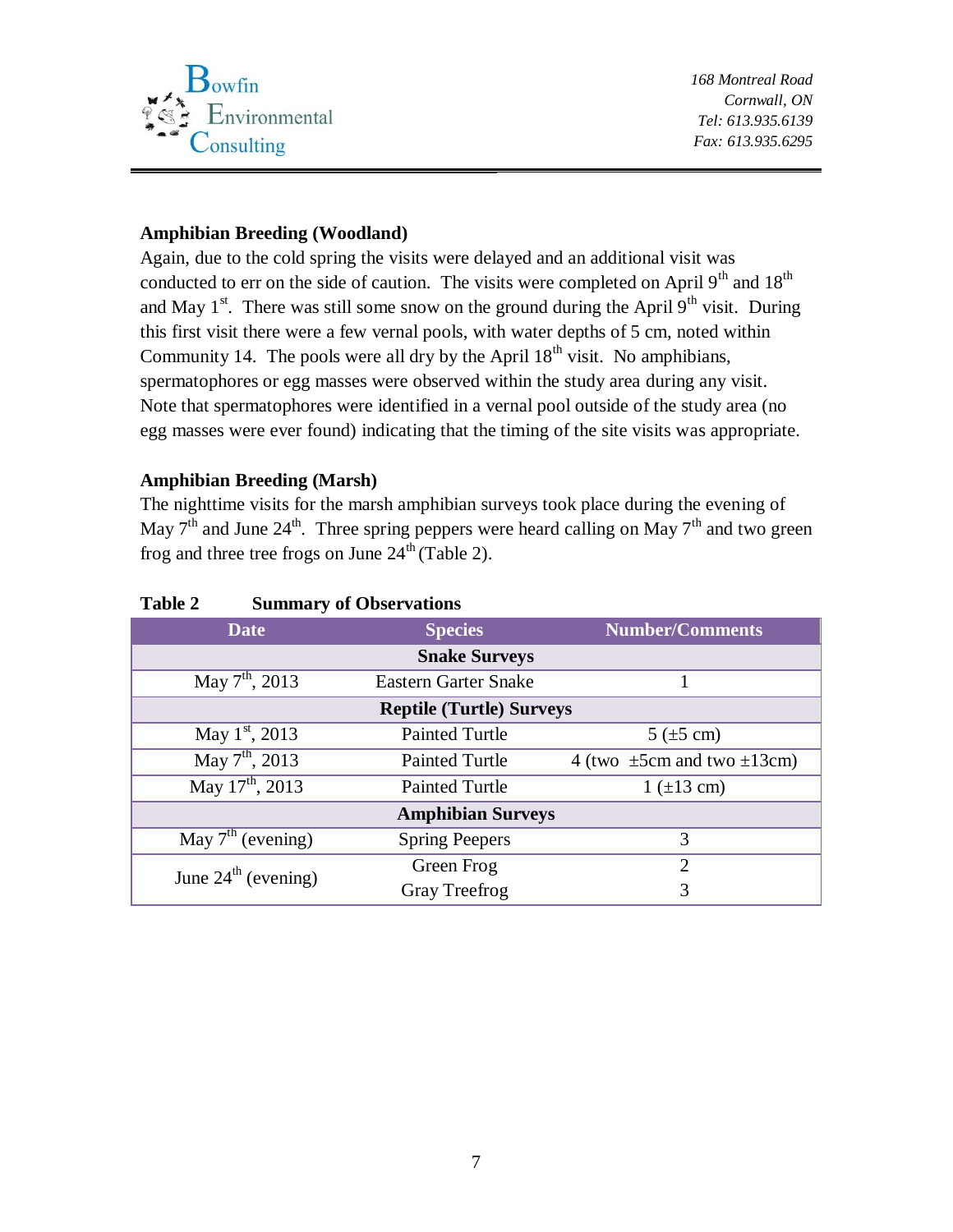

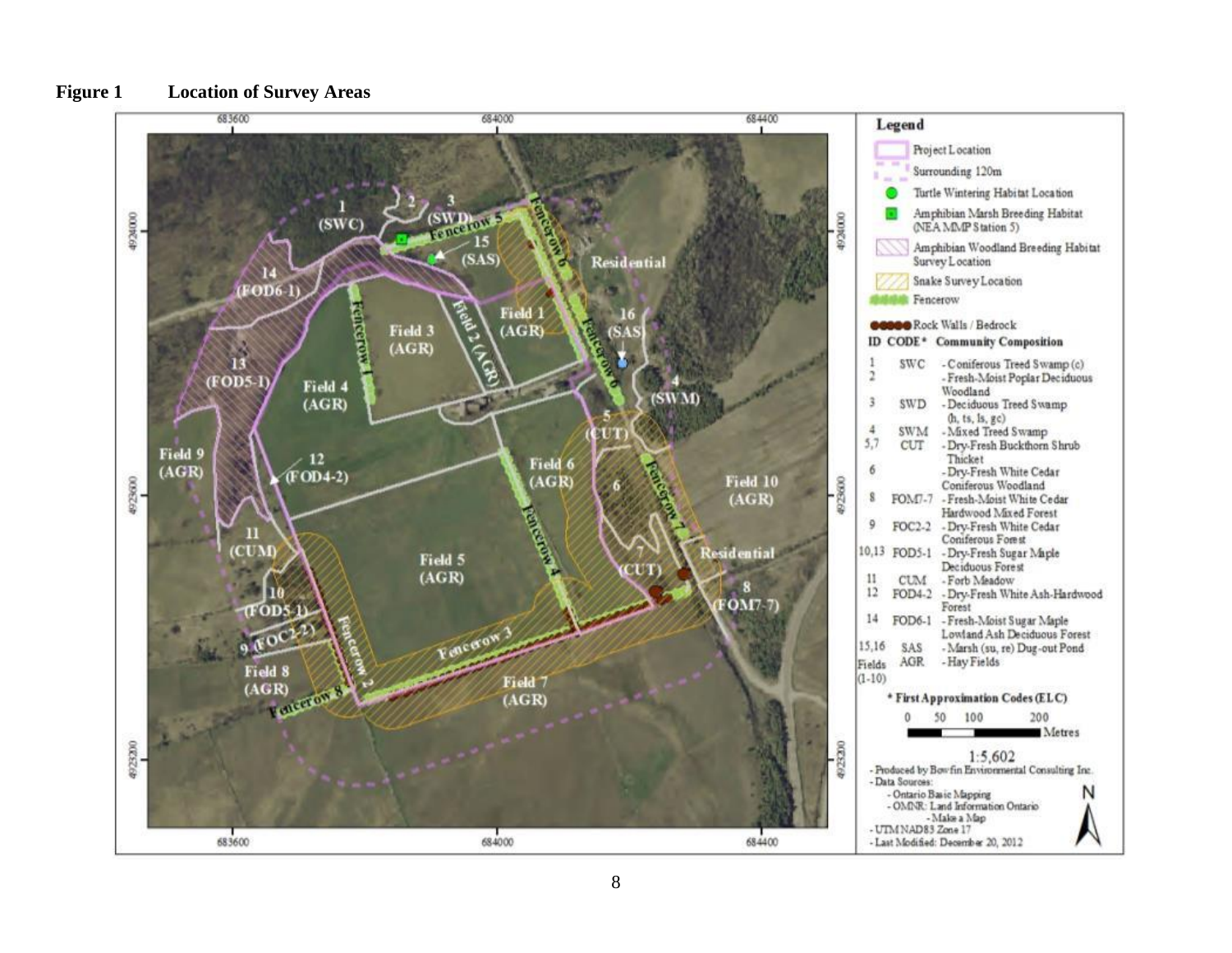

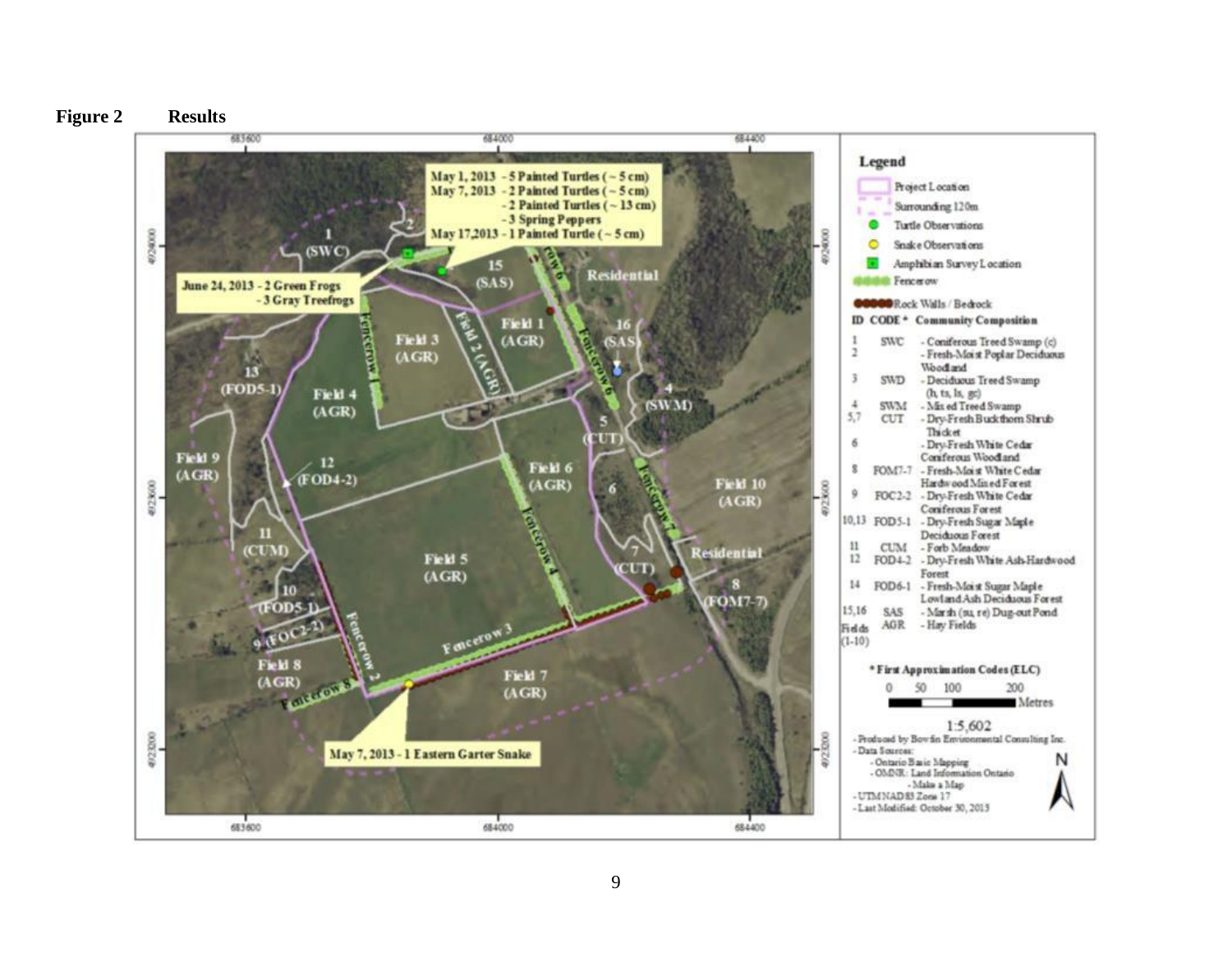

# **CONCLUSION**

In order for an area to be confirmed as a SWH it must meet the appropriate SWHECS defining criteria which are described for each feature below. Of the four features only the turtle wintering habitat was found to be significant.

- 1. Reptile Hibernacula are confirmed significant if the following criteria are met:
	- Surveys must confirm the presence of congregations of a minimum of 5 individuals of a snake species or individuals of two or more snake species at or near the potential hibernacula
	- If there are special concern species, then the site is significant wildlife habitat
	- **Species to be considered include: Eastern Gartersnake, Northern** Watersnake, Northern Red-bellied Snake, Northern Brownsnake, Smooth Green Snake, northern Ring-necked Snake, Milksnake (Special Concern), Eastern Ribbonsnake (Special Concern), Five-lined Skink (Southern Shield population is Special Concern)

Only 1 Eastern Garter Snake was observed. No SWH – Reptile Hibernacula were present

- 2. Turtle Wintering Habitat is confirmed significant if the following criteria is met:
	- **Presence of 5 overwintering midland painted turtles is significant wildlife** habitat
	- **Presence of**  $\geq$ **1 northern map OR snapping turtle overwintering within a** wetland is significant
	- The mapped ELC ecosite area with the overwintering turtles is considered the SWH.

# Five painted turtles were observed during the May  $1<sup>st</sup>$  visit indicating that this pond provides SWH for Turtle Wintering Habitat

- 3. Amphibian Breeding Habitat (woodland) is confirmed if the following criteria is met:
	- Presence of breeding population of 1 or more of the listed species with at least 20 individuals (adults, juvenile, larval masses)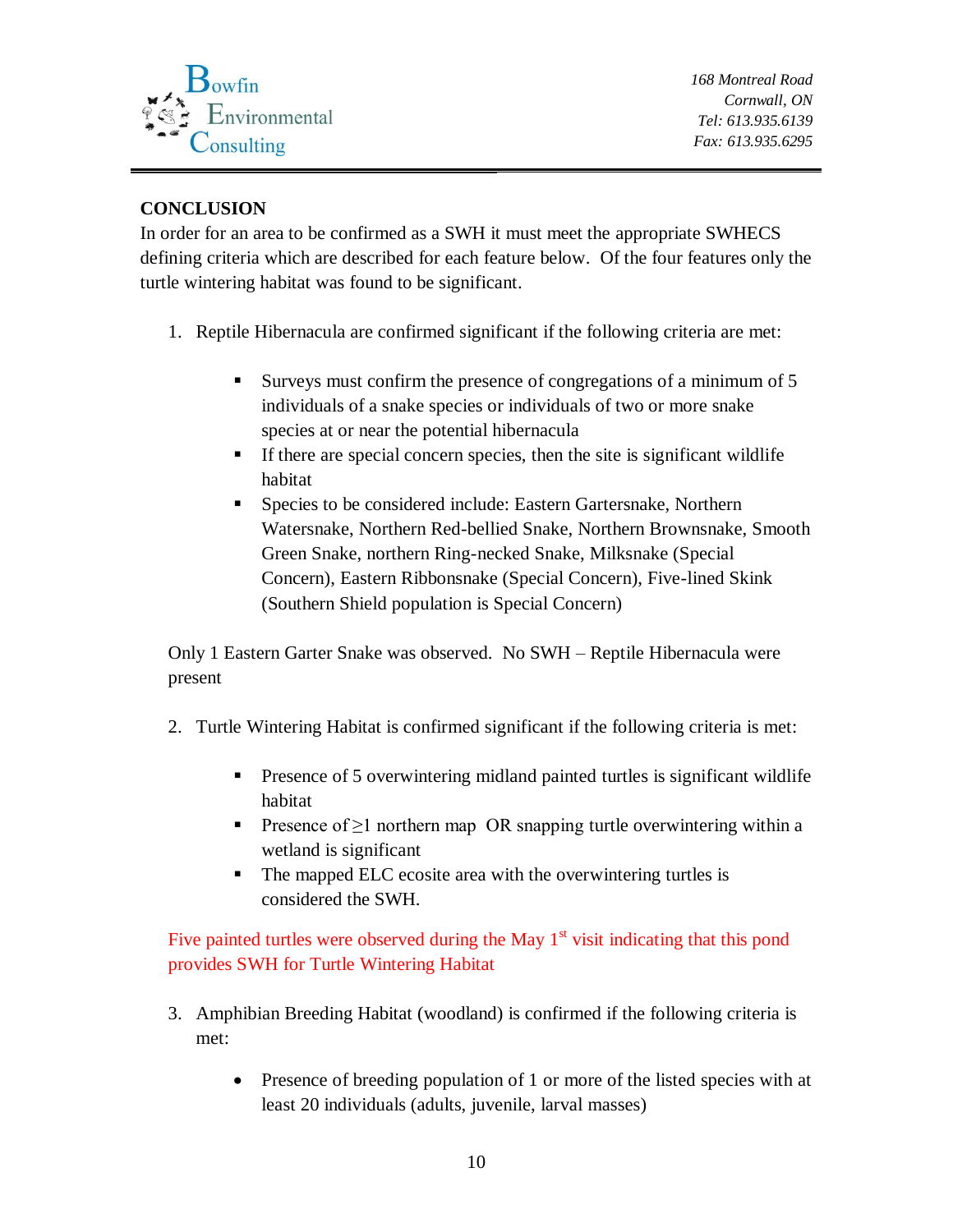

- Eastern Newt
- Blue-spotted Salamander
- Spotter Salamander
- Gray Tree frog
- Spring Peeper
- Western Chorus Frog
- Wood Frog

No salamander or frog individuals were found within the woodland.

- 4. Amphibian Breeding Habitat (marsh)
	- Presence of breeding population of 1 or more of the listed salamander species or 2 or more of the listed frog or toad species and with at least 20 breeding individuals (adults, juvenile, egg/larval masses); **OR**
		- Eastern Newt
		- Blue-spotted Salamander
		- Spotter Salamander
		- Gray Tree frog
		- Spring Peeper
		- Western Chorus Frog
		- Wood Frog
	- Confirmed breeding bullfrogs

No salamanders or bullfrogs were present and only a few (<20 individuals) of Gray Tree Frog and Spring Peeper were heard calling during the surveys.

As such, it is concluded that the only SWH is that of **Turtle Wintering** in Community 15. Mitigation measures and post-construction monitoring for this feature are described below.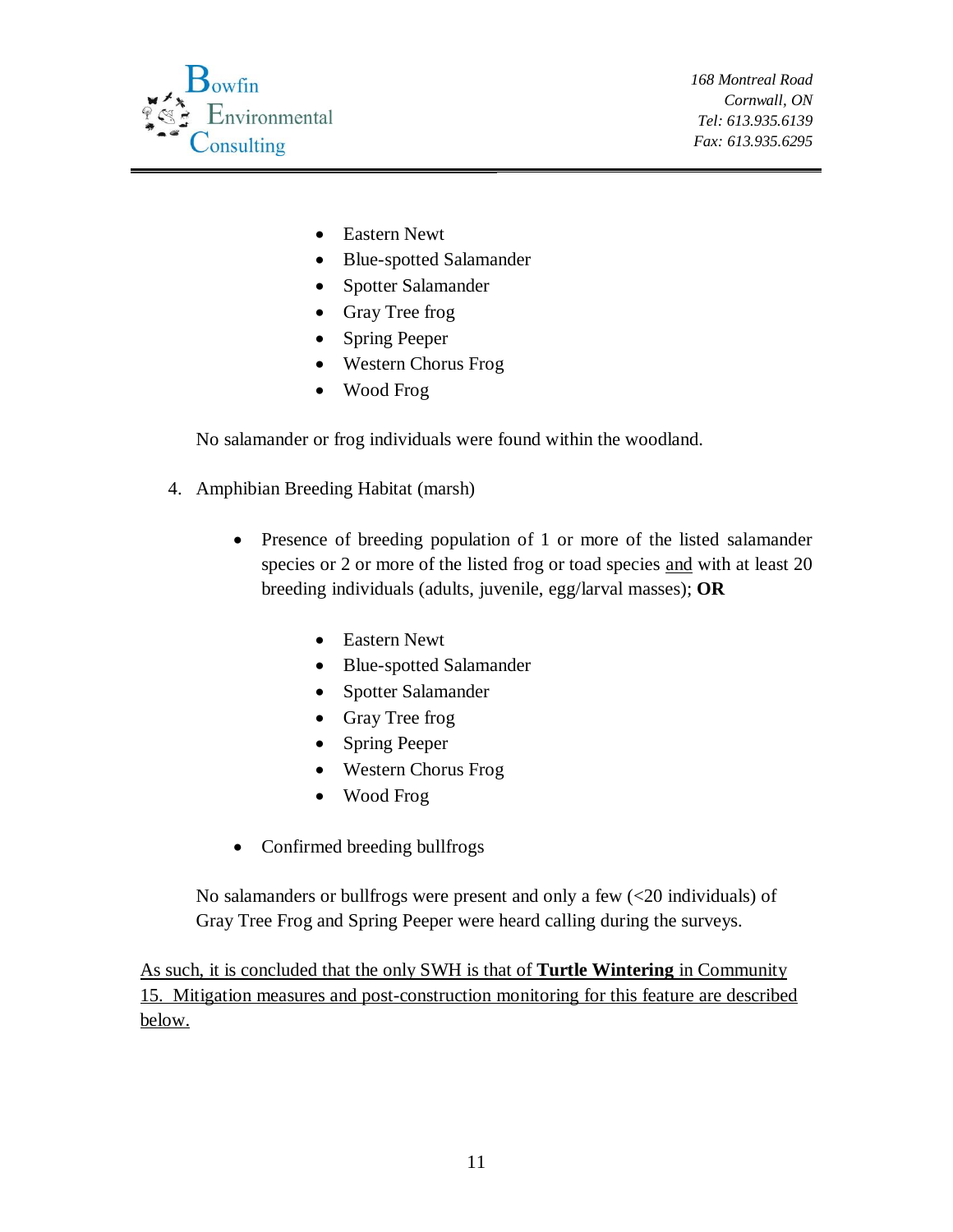

No SWH – reptile hibernacula (snake), amphibian breeding (woodland) or amphibian breeding (marsh) were present and no further monitoring or mitigation measures are required.

Note that as no SWH Reptile Hibernacula were found, the rock piles may be removed.

## **ADDITIONAL MONITORING/MITIGATION MEASURES**

## **Turtle Wintering**

The dug-out pond located in Community 15 has been confirmed as wintering habitat for painted turtles. As such the construction mitigation measures listed below and in Table 3 (and taken from the NHA) will remain in place and post-construction monitoring will be required.

#### Mitigation Measures:

- Construction crew would be educated about the location and significance of this feature and will be trained to avoid turtles by conducting a visual inspection of the work site prior to the commencement of the daily activities. The crew would be made aware that they need to avoid harming turtles. Workers will be provided with an ID manual of turtles and protocol of what to do if s are present (i.e. wait for turtles to pass, avoid turtles). The contact information of a SAR biologist who will be responsible for safely transporting turtles will be provided. Construction crew will record the number and species of any turtles observed.
- The access road use and vehicular speeds will be minimized during mid-October to November (when turtles are moving towards the wintering area) and early spring (i.e. after ice melt till mid-end of June, when turtles leave the wintering area for nesting sites). During these same periods a thorough sweep of the work areas within 100m of the wintering area will be performed daily prior to any work commencing within this area.

Post-construction Monitoring:

The same protocol as followed for the pre-construction monitoring will be used to determine impacts to use of the habitat by turtles. Monitoring will be completed beginning the first spring following the completion of the construction works and will continue for an additional 2 years (total of 3 years of post-monitoring). A report outlining the findings will be provided to MNR by the end of that year.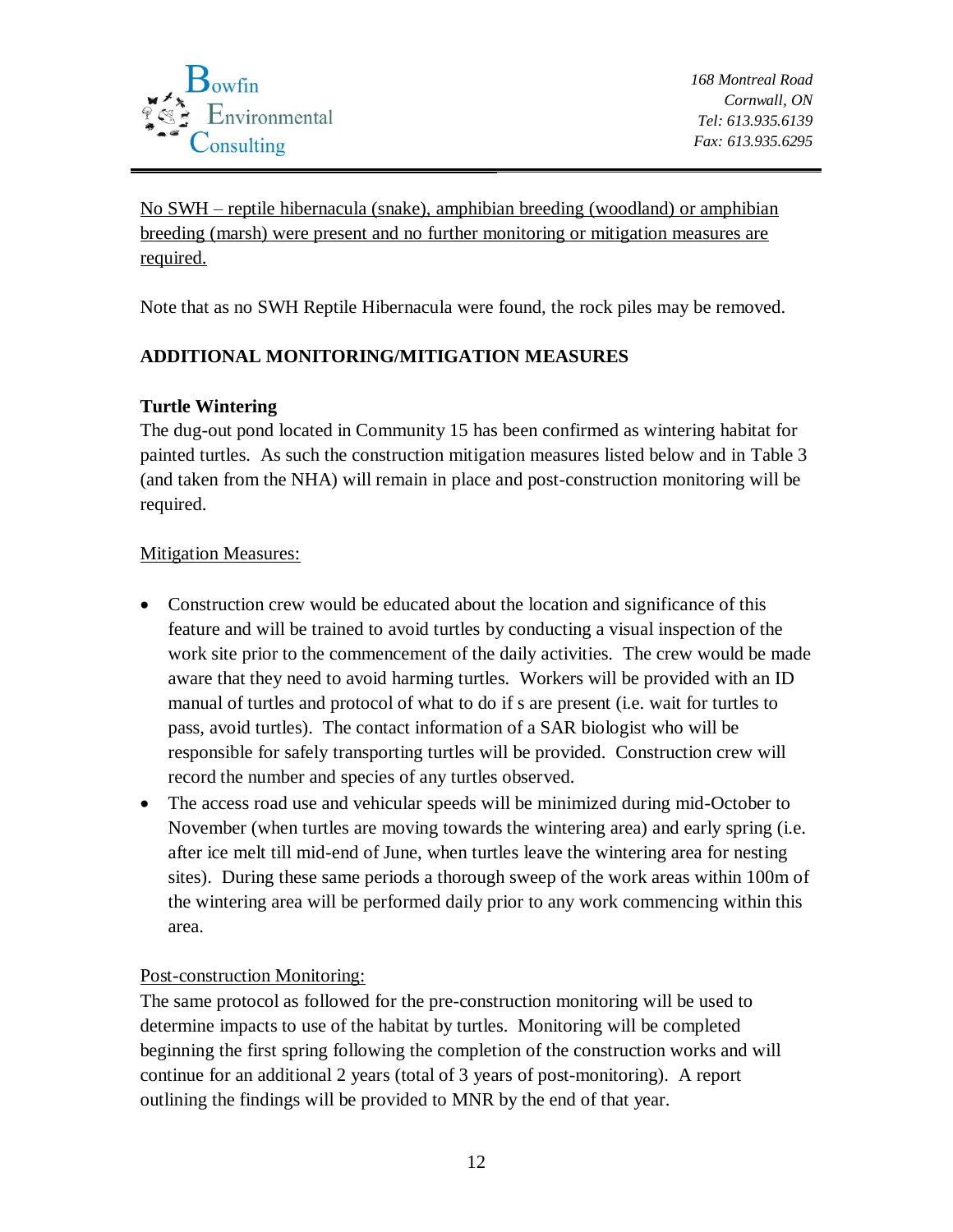

Contingency:

If the post-monitoring results find that a negative impact occurred, then the proponent will contact MNR to discuss additional measures.

Should you have any questions or comments, please do not hesitate to contact me at 613.935.6139.

Yours Sincerely,

Molidaul

Michelle Lavictoire Biologist/Principal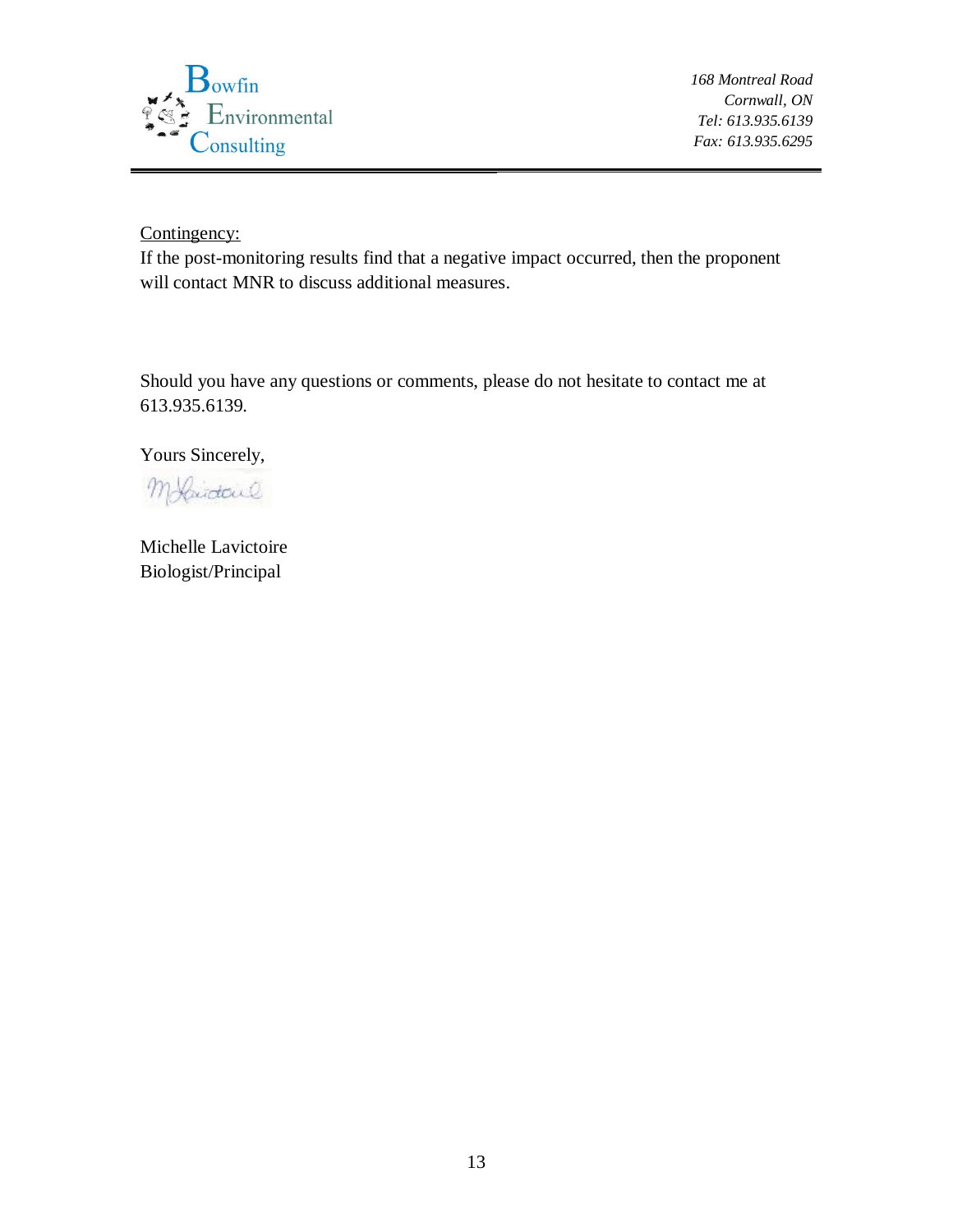

| <b>Feature ID</b> | <b>Distance to</b><br>Project<br><b>Location</b> | <b>Potential Negative Effects</b>                                            | <b>Mitigation Measures</b>                                                                                                                                                                                                                                                                                                                                                                                                                                                                                | <b>Objectives, Post-Construction Monitoring, and</b><br><b>Contingency Plans</b>                                                                                                                                                                                                                                                                                                                                                                                                                       |
|-------------------|--------------------------------------------------|------------------------------------------------------------------------------|-----------------------------------------------------------------------------------------------------------------------------------------------------------------------------------------------------------------------------------------------------------------------------------------------------------------------------------------------------------------------------------------------------------------------------------------------------------------------------------------------------------|--------------------------------------------------------------------------------------------------------------------------------------------------------------------------------------------------------------------------------------------------------------------------------------------------------------------------------------------------------------------------------------------------------------------------------------------------------------------------------------------------------|
| <b>Wetland 2</b>  | 41m                                              | Sedimentation and/or erosion<br>(construction)                               | • Design and implement a sediment and<br>erosion control plan prior to any removal of<br>vegetation or grading.<br>Install, monitor, and maintain erosion and<br>sediment control measures ( <i>i.e.</i> silt fences)<br>around the periphery of the construction<br>area. This will also serve to demarcate<br>boundaries to keep workers and equipment<br>out of these features.                                                                                                                        | Performance Objectives:<br>Maintain vegetated buffers between wetland and<br>$\bullet$<br>project location.<br>Minimize impacts to natural features and<br>associated wildlife habitats.<br>Monitoring:<br>Construction monitoring to ensure proper<br>installation and maintenance of erosion control<br>measures.<br>Monitoring of silt fencing daily in areas where<br>work is taking place and prior to and after any<br>storm events.<br>Correcting silt fencing that is not working<br>properly. |
|                   |                                                  |                                                                              |                                                                                                                                                                                                                                                                                                                                                                                                                                                                                                           | Contingency Measures: None required.                                                                                                                                                                                                                                                                                                                                                                                                                                                                   |
|                   |                                                  | Spills (i.e. oil, gasoline,<br>grease, etc.) (construction and<br>operation) | • All maintenance activities, vehicle refueling<br>or washing, and chemical storage will be<br>located more than 30m from any significant<br>natural feature in a designated area where<br>proper precautions (i.e. tarps) have been<br>installed to ensure that no contamination of<br>the soil occurs.<br>Develop a spill response plan and train staff<br>on appropriate procedures.<br>Keep emergency spill kits on site.<br>Dispose of waste material by authorized and<br>approved offsite vendors. | Performance Objectives:<br>Minimize impacts to natural features and<br>associated wildlife habitats.<br>Monitoring: None required.<br>Contingency Measures: None required.                                                                                                                                                                                                                                                                                                                             |
|                   |                                                  | Changes in soil moisture and<br>compaction (construction and                 | • Implement infiltration techniques to the<br>maximum extent possible.                                                                                                                                                                                                                                                                                                                                                                                                                                    | Performance Objectives:<br>Minimize impact to soil moisture regime and<br>$\bullet$                                                                                                                                                                                                                                                                                                                                                                                                                    |

#### **Table 3 Summary of Mitigation Measures for Turtle Wintering Habitat (from NHA Table 12)**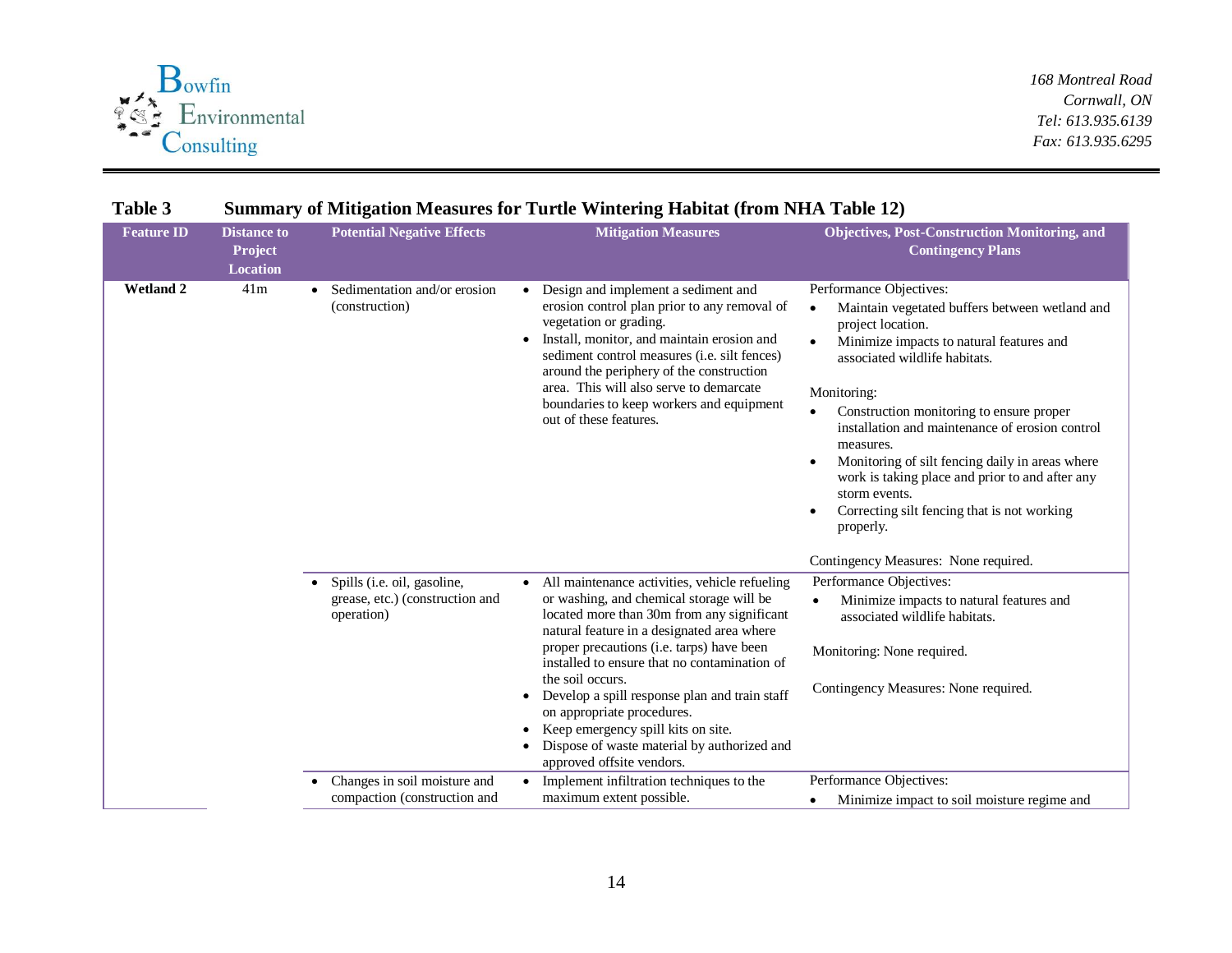

| <b>Feature ID</b> | <b>Distance to</b><br>Project<br><b>Location</b> | <b>Potential Negative Effects</b> | <b>Mitigation Measures</b>                                                                                                                             | <b>Objectives, Post-Construction Monitoring, and</b><br><b>Contingency Plans</b>                          |
|-------------------|--------------------------------------------------|-----------------------------------|--------------------------------------------------------------------------------------------------------------------------------------------------------|-----------------------------------------------------------------------------------------------------------|
|                   |                                                  | operation)                        | Minimize paved surfaces and design roads<br>to promote infiltration.<br>Limit work activities to the area outside of<br>the drip line of the woodland. | vegetation species composition.<br>Monitoring: None required.                                             |
|                   |                                                  |                                   |                                                                                                                                                        | Contingency Measures: None required.                                                                      |
|                   |                                                  | Changes to surface water          | Limit changes in land contours.                                                                                                                        | Performance Objectives:                                                                                   |
|                   |                                                  | hydrology (construction)          | Maintain direction and quantity of surface<br>flow.                                                                                                    | Maintain existing surface water flow patterns.                                                            |
|                   |                                                  |                                   | Minimize construction of impermeable<br>surfaces.                                                                                                      | Monitoring: None required.                                                                                |
|                   |                                                  |                                   |                                                                                                                                                        | Contingency Measures: None required.                                                                      |
|                   |                                                  | Contamination of runoff water     | The vegetation within the project location                                                                                                             | Performance Objectives:                                                                                   |
|                   |                                                  | by herbicides (operational)       | will be mowed on a regular basis. This<br>will minimize and possibly eliminate the                                                                     | Minimize indirect impacts on wetland habitat and<br>their communities.                                    |
|                   |                                                  |                                   | need for herbicides thereby<br>reducing/eliminating the potential to create<br>poor water quality of the runoff.                                       | Monitoring: Monitor operational activities to ensure<br>any herbicide application follows safe practices. |
|                   |                                                  |                                   | Minimize herbicide application.<br>Herbicide application will not exceed the<br>manufacturer's directions.                                             | Contingency Measures: None required.                                                                      |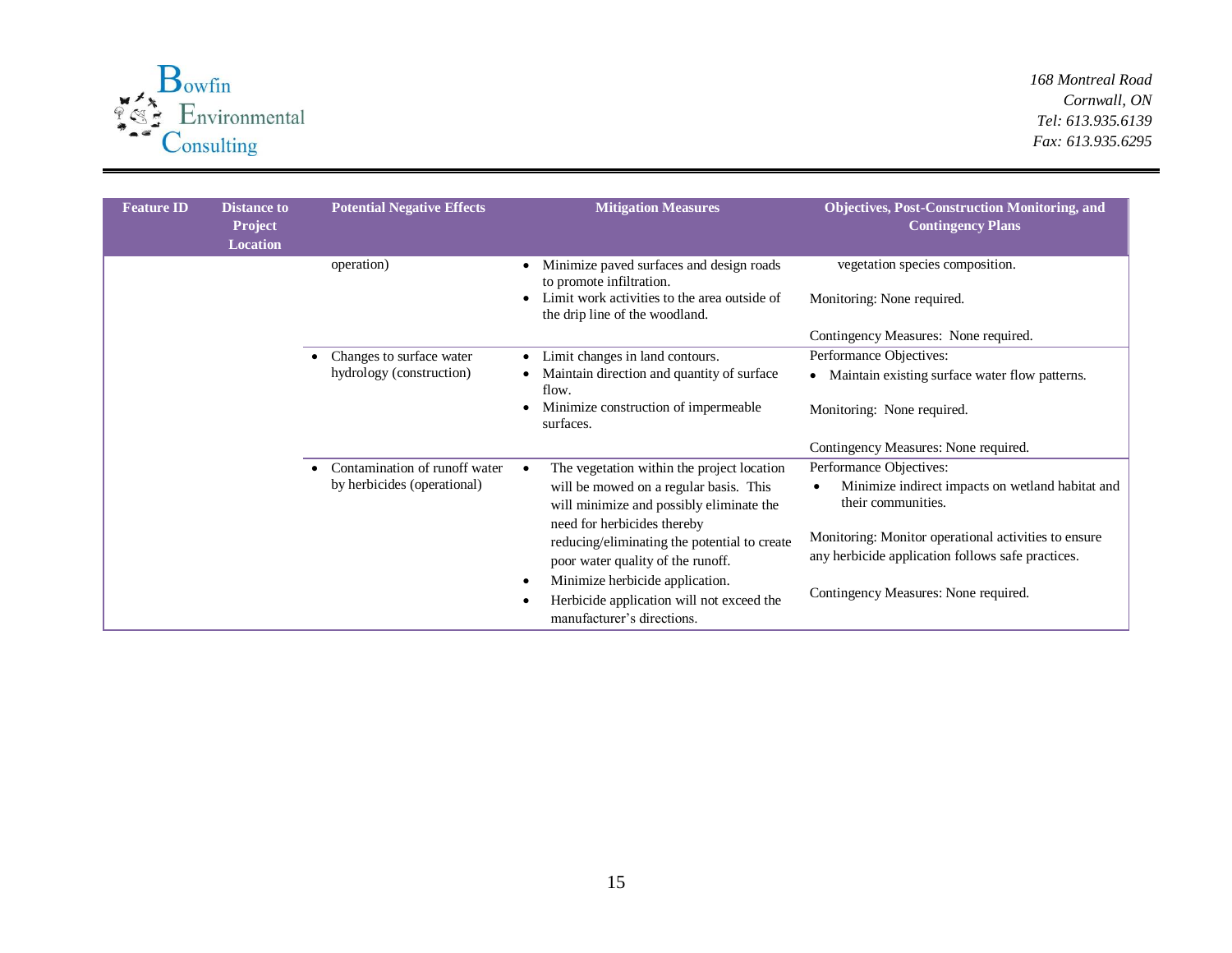| April 82013                                                                           |
|---------------------------------------------------------------------------------------|
| DOSITO GIDIST                                                                         |
| 100° to dardly                                                                        |
| what wind                                                                             |
| Comm. 15 3pic<br>little but as show on books<br>215411 Ice cover (thin) in            |
| 24306/9,000<br>(bugays), ente (commes) plums<br>1500g spanow, nobins, startings, only |
| at 1040                                                                               |
| av temp TC<br>worker (pane)<br>8.03pt) 8/15 48 ABM<br>43°                             |
| dar pollets, thats                                                                    |
| m27 1st vpool since comm 5                                                            |
| 5.01C<br>depit Tom deep, full of lag                                                  |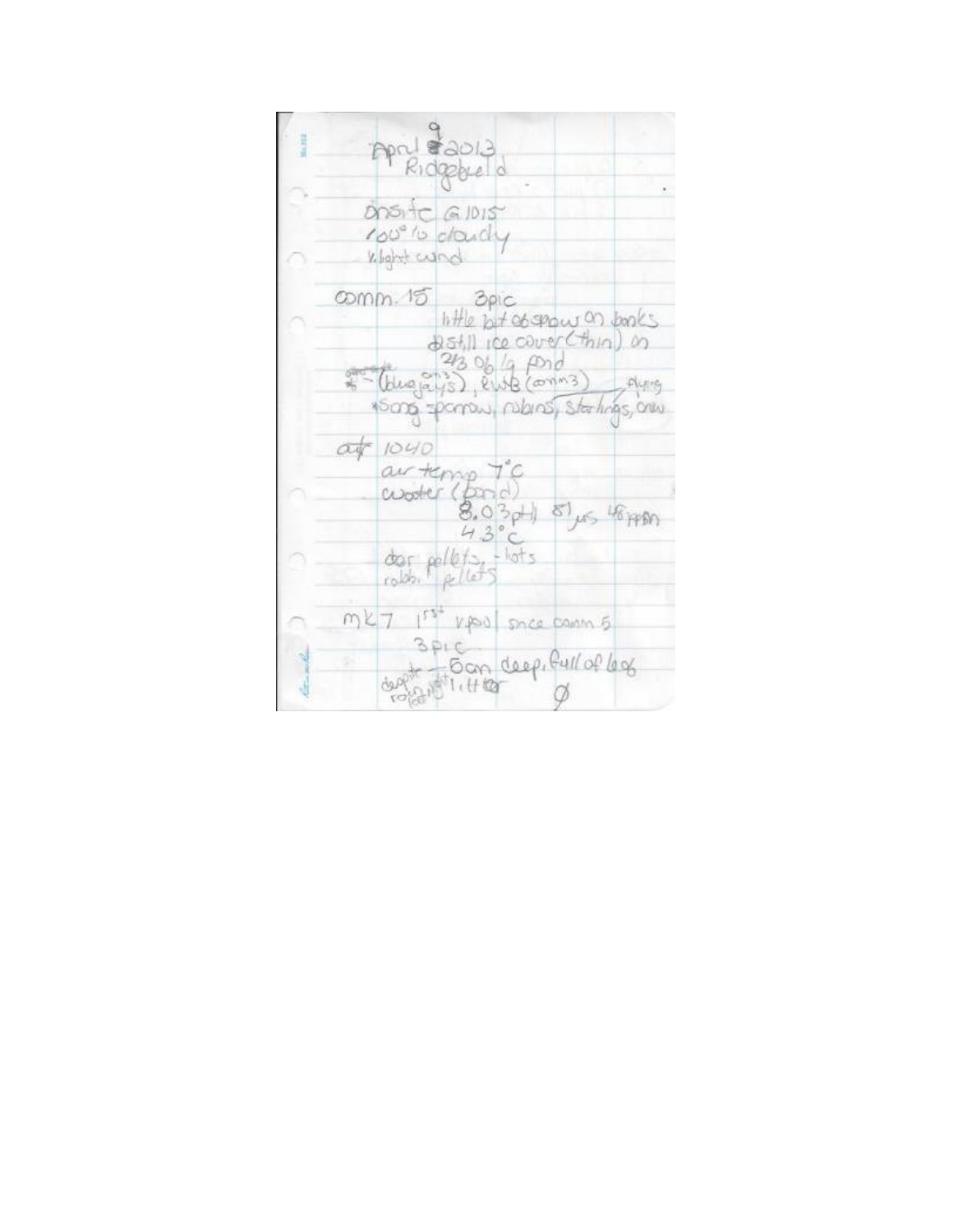|     | $2.8nc - nB$<br>$Q.\rho_1c - \alpha q$ house<br>2 pic G Nad |                                      |  |
|-----|-------------------------------------------------------------|--------------------------------------|--|
|     | MES 4AC (loot are N Side)<br>Compro 14 3pic<br>SM/500450    | locm dep log6 little<br>+ brand do   |  |
| mx9 | ligher 1p<br>outside of 120m<br>Spermaphores >10<br>$3m^2$  | Seureral With                        |  |
|     | millo upic ouay from<br>$5 \times 1.46$ water               | nod alan poly son reals              |  |
|     | $G_{\text{elunals}}$<br>ordumine dire<br>tome funder        | $fut$ $Mk9$<br>Back est QS<br>Ornert |  |
|     |                                                             | $V250+$<br>cnde6 UST<br>1215         |  |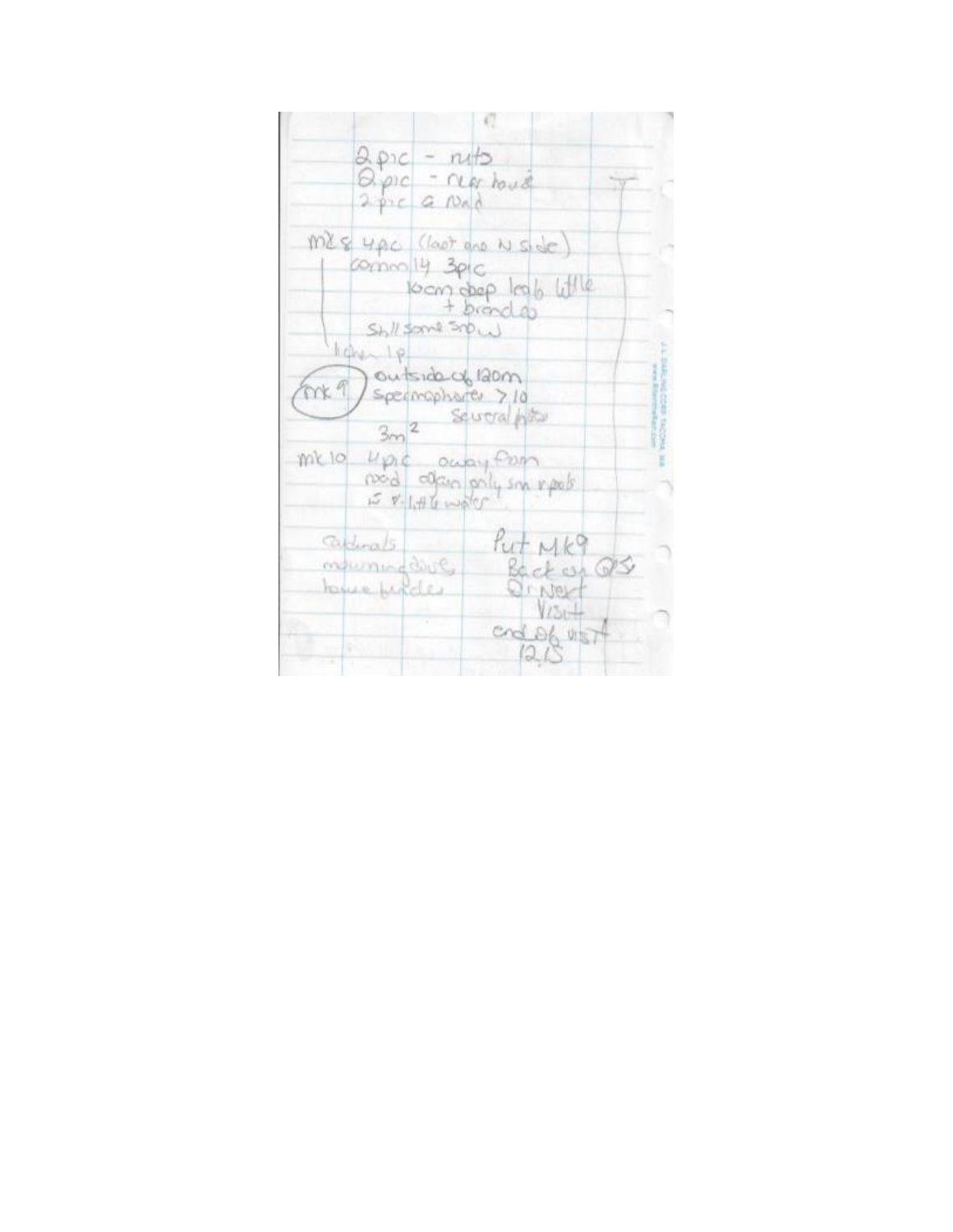| April 18 2013                                                                |
|------------------------------------------------------------------------------|
| ML<br>Ro Regula Montoning<br>00 SI tCB 0830                                  |
| 100% cloud, nodes not was<br>slavers                                         |
| air temp 6C                                                                  |
| $MED - 4pc$ z por Deggs                                                      |
| flock of Degnose, roles, a gold finch                                        |
| $m$ ks2 - 3pc $\phi$ kfor<br>mks3: 2pc ouports                               |
| closer to house = pour want funts<br>$m454 - 16$ some upodes/out $w_5x_7$    |
| 10 cm dep<br>$M_{\text{max}} - 20$ at disclose 20<br>MAGL - PUMATIMU-AS      |
| 95/1 Sme butteyer anty<br>W U<br>$4$ logle fs<br><b>Vici</b><br><b>Lloyd</b> |

| @ April 18 2013 Redeporta          |  |
|------------------------------------|--|
| mr57 3pc part entside of study one |  |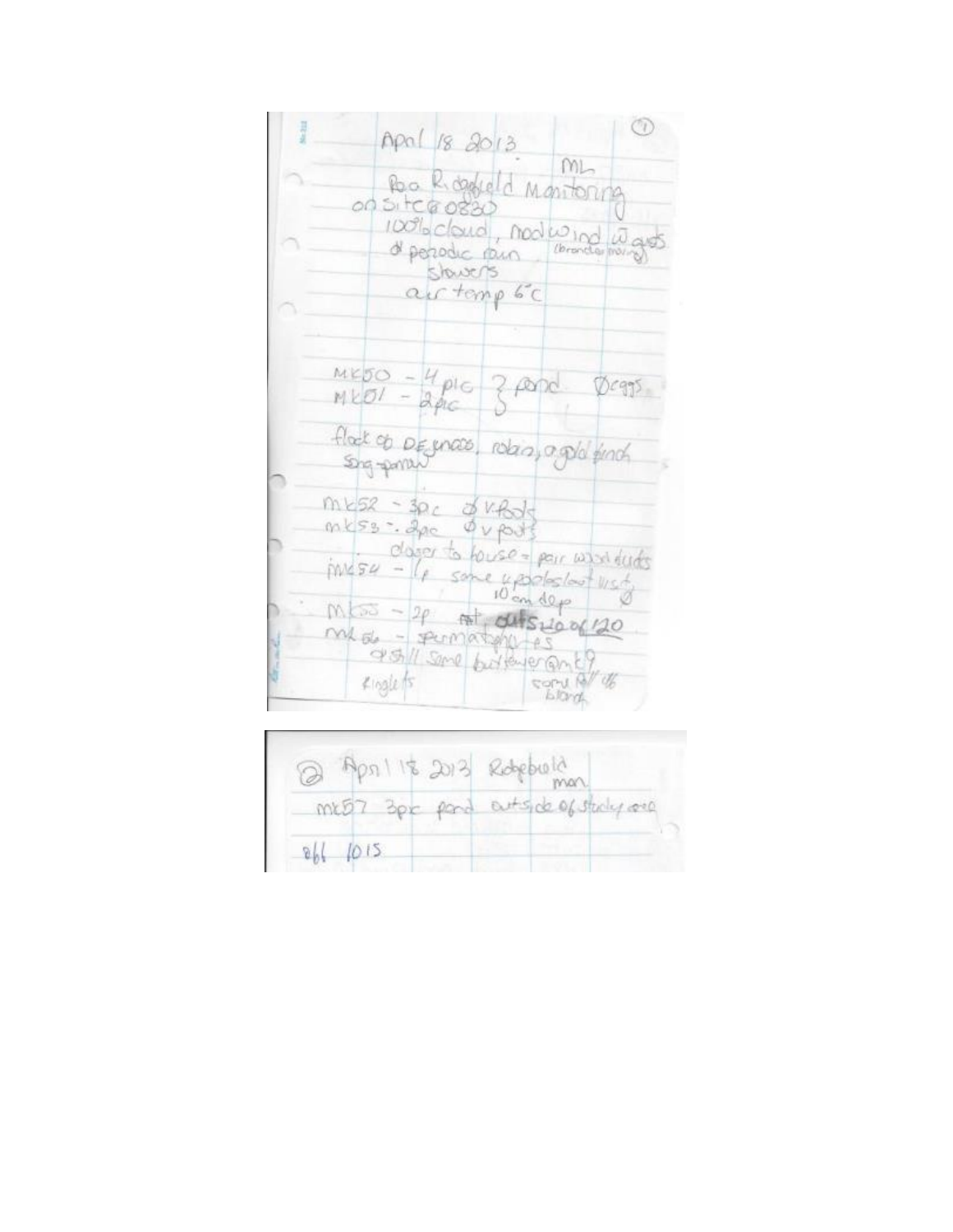| Jay 12013<br>Bidgepulle monitoring                                    | $1360$ or $\rightarrow$ 250 at enoughbors   |
|-----------------------------------------------------------------------|---------------------------------------------|
| leaves mourned this plan<br>no dou do<br>onsite a roop                | 5ct2                                        |
| Englie Encerents 2-5<br>$G_{mn6}$ $G_{7}$ $D/n$ $m$<br>TUFFIC GPDM 15 |                                             |
| N, E, S, W<br>m268 4p<br>megg up Noonbornations<br>$0 + 200$          | Place Leed to Sch SN<br>dhaye standing apto |
| racidentals<br>- volder t<br>wocu<br>Brunthooner blueps<br>50030      | como                                        |
| Counter<br>Turn                                                       |                                             |

3 may for Bontoning lidesty chickadoo Chupping sponsu me vo most v. pols du er nedy<br>Som de weer<br>assessers  $He$  $\begin{array}{c}\n\text{for }0 \\
\text{Com }15\n\end{array}$  $\mathcal{D}^n$  $\frac{5}{1}$ pounts buildroa Ongte 1300 no snakes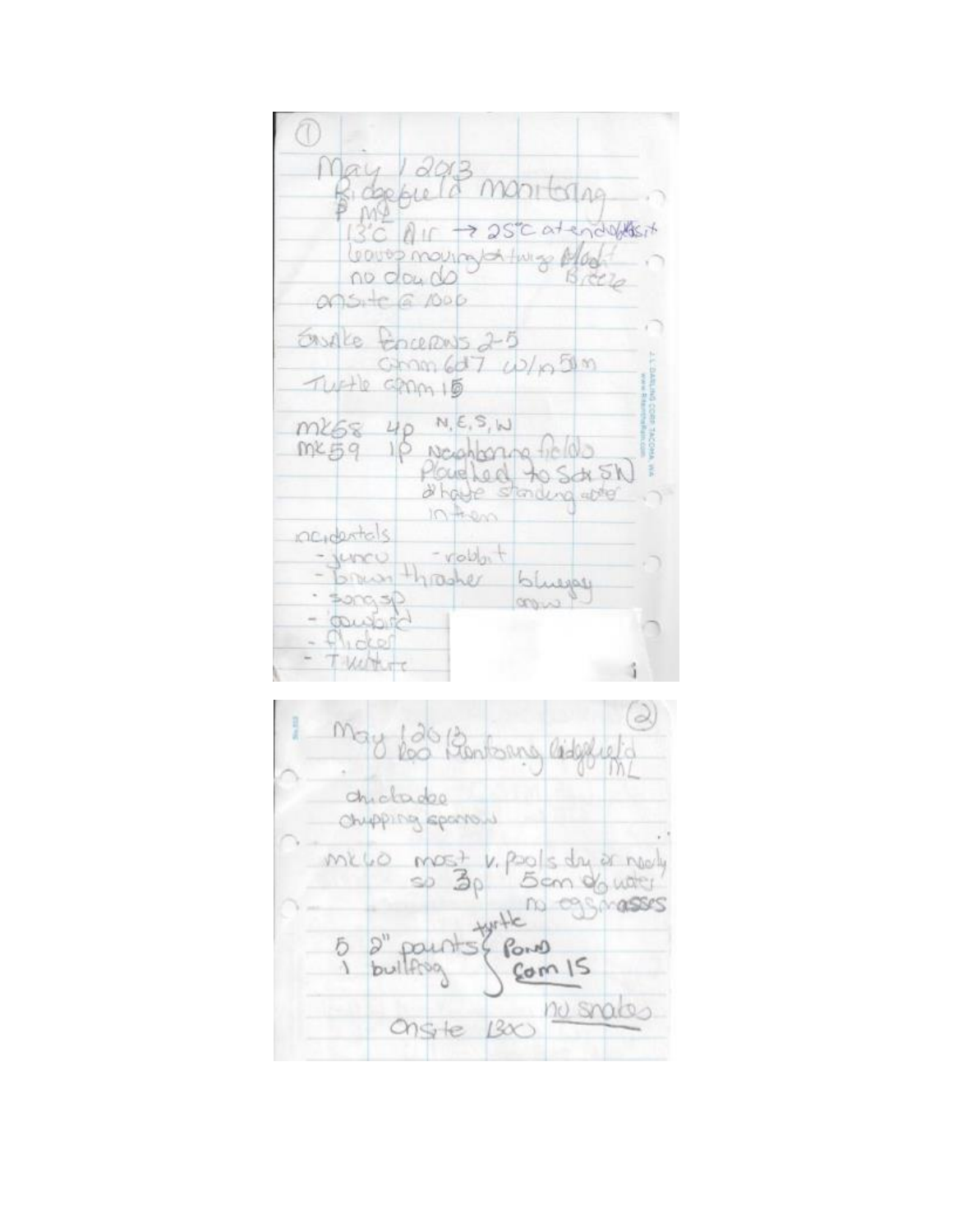| may 7 2013                                                                    |  |
|-------------------------------------------------------------------------------|--|
| Roo Montonna Ridge la                                                         |  |
| Shola, #1, Tur-Ac+2<br>ensite @ 0145                                          |  |
| 21°C No douds, light wind                                                     |  |
| G MKES (Cam provides WEST)<br>$50 N ES$ SW W                                  |  |
| inpidentals ansite som sperillus<br>* Under Colorers by Mary<br>Vesper Sponsu |  |
| MK138 1 Garter SWAKE SUMMING                                                  |  |
| on cage of grass/plaughed<br>P8319 looking @heldto                            |  |
| 61120                                                                         |  |
| - sou sproved, withring                                                       |  |
| $MCD9 \text{ pp} NE \text{SW}$<br>-Reld Sp                                    |  |
| - companydereffing - only<br>- dupping sportive                               |  |
| MC140 IP of ditch day upg of sight                                            |  |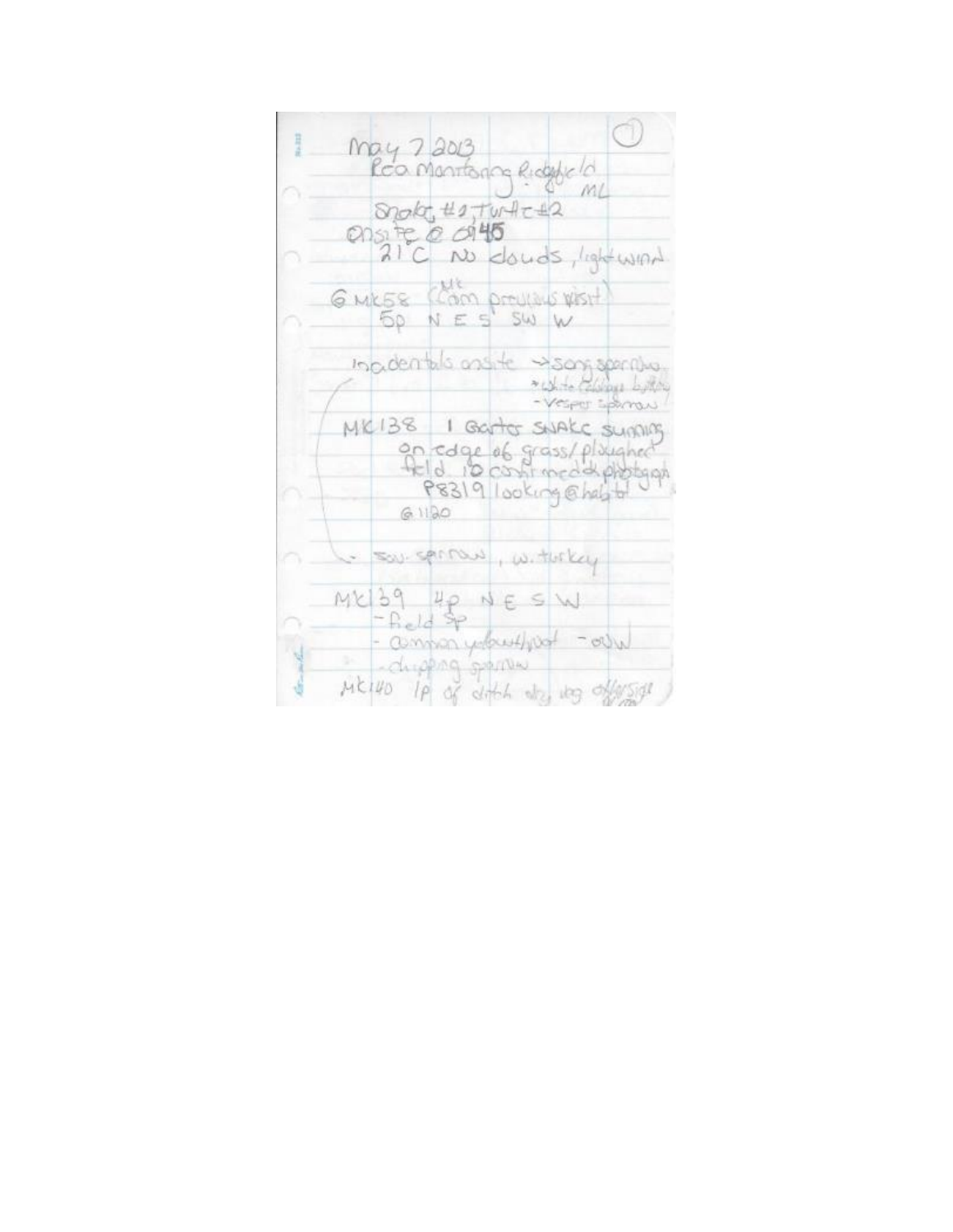| May 7 2013                                             | $(\mathbb{R})$                  |
|--------------------------------------------------------|---------------------------------|
| inadantals heard colling fun edge<br>or autsident site |                                 |
| 4 brown throughy                                       | <b>Sportyw</b><br>· chiotadae   |
| LMS<br>$+$ carding                                     | - bruwn hoodel<br>bound         |
| A tree from<br>Argelotisch                             | - robin<br>$-bluyq$<br>- WB Nut |
| $G$ Pand $2$ little $a^2$ $d^2$ and $5$ Pants          |                                 |
| $MKUU$ pond pools $(S_P)$                              |                                 |
| and the off, + @ 130                                   |                                 |
| Amp Might Survey                                       | QFC                             |

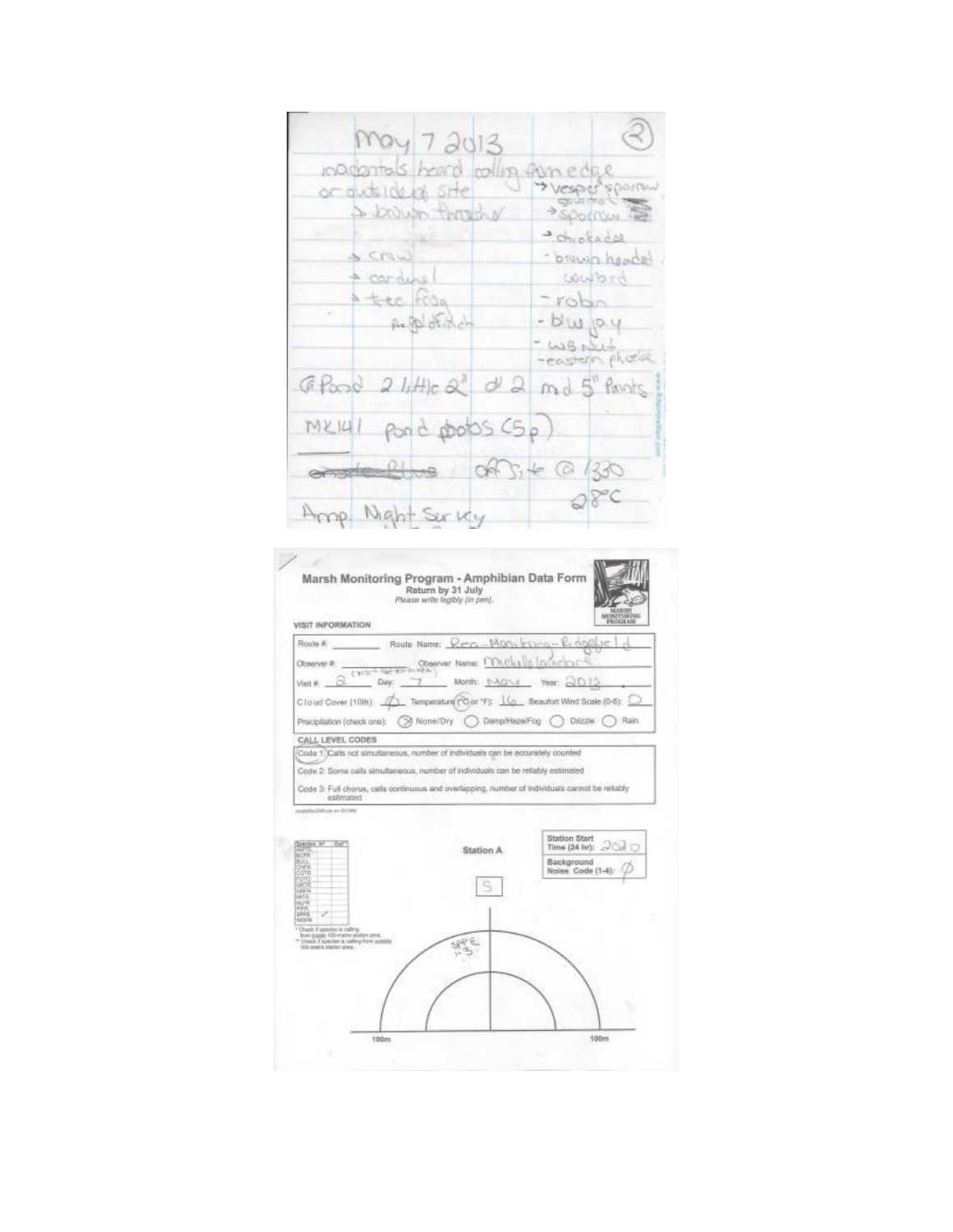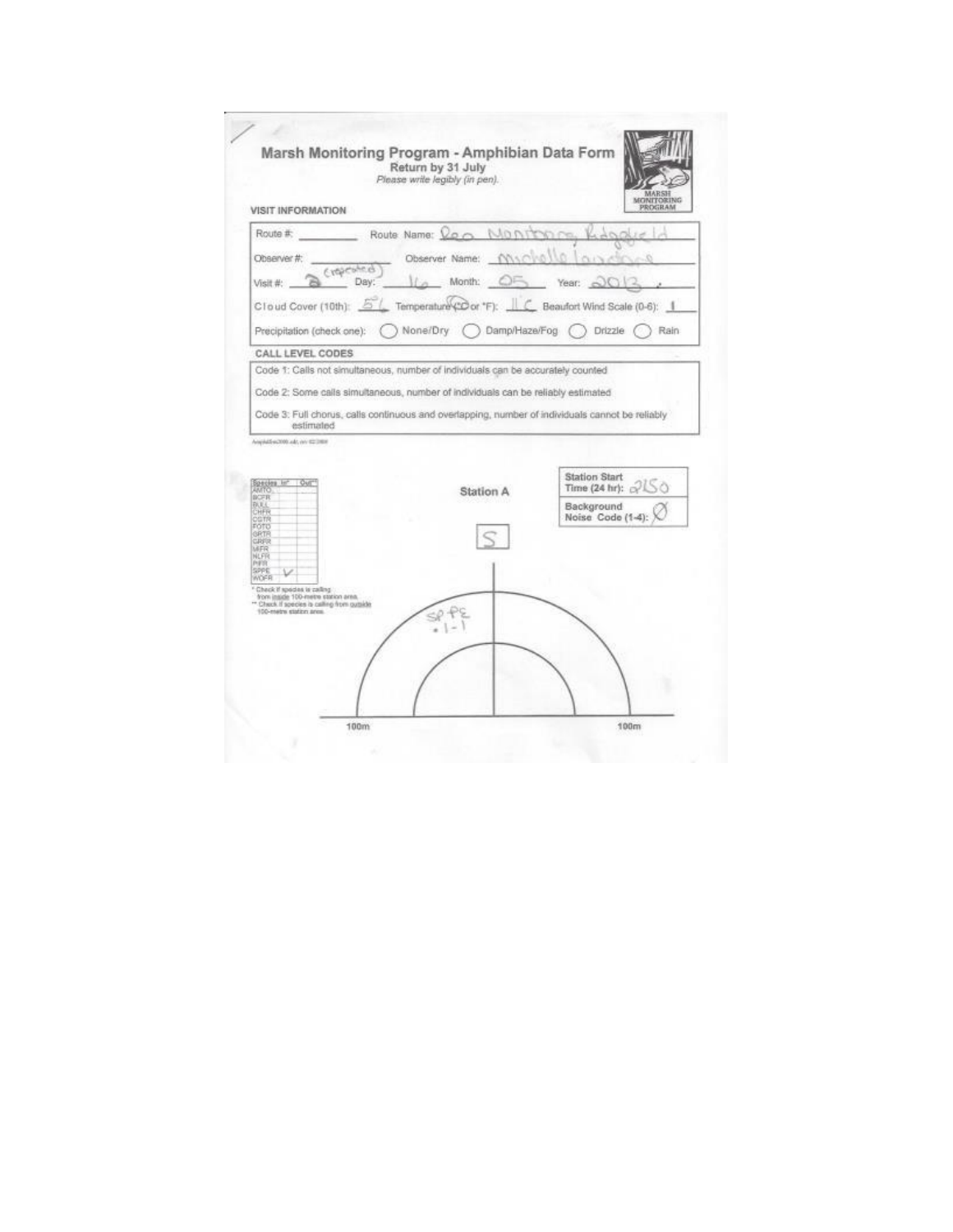| May 1720B                          |
|------------------------------------|
| Rea montoing swakes                |
| $15^{\circ}$ c, Title wind hazy 18 |

| meg apc = rock pled feld                         | red squired mercan gold Myn |                     |  |
|--------------------------------------------------|-----------------------------|---------------------|--|
| MK & all pellets                                 |                             |                     |  |
| song spany<br>mounting das<br>Cotom Europri      |                             | $\oplus$ mm $t_0+1$ |  |
| $b - B$ as $A$<br>Chipping sq<br>$b - b$ worlder |                             | yellow warfor       |  |
| mkq                                              | ap rustike                  |                     |  |
| proun headed contain<br>ME10 10 cleared          |                             |                     |  |
| Mr1 Pond 3p                                      | outsized calling in comm B. | Ipanst toutle       |  |
|                                                  |                             | old at 1250         |  |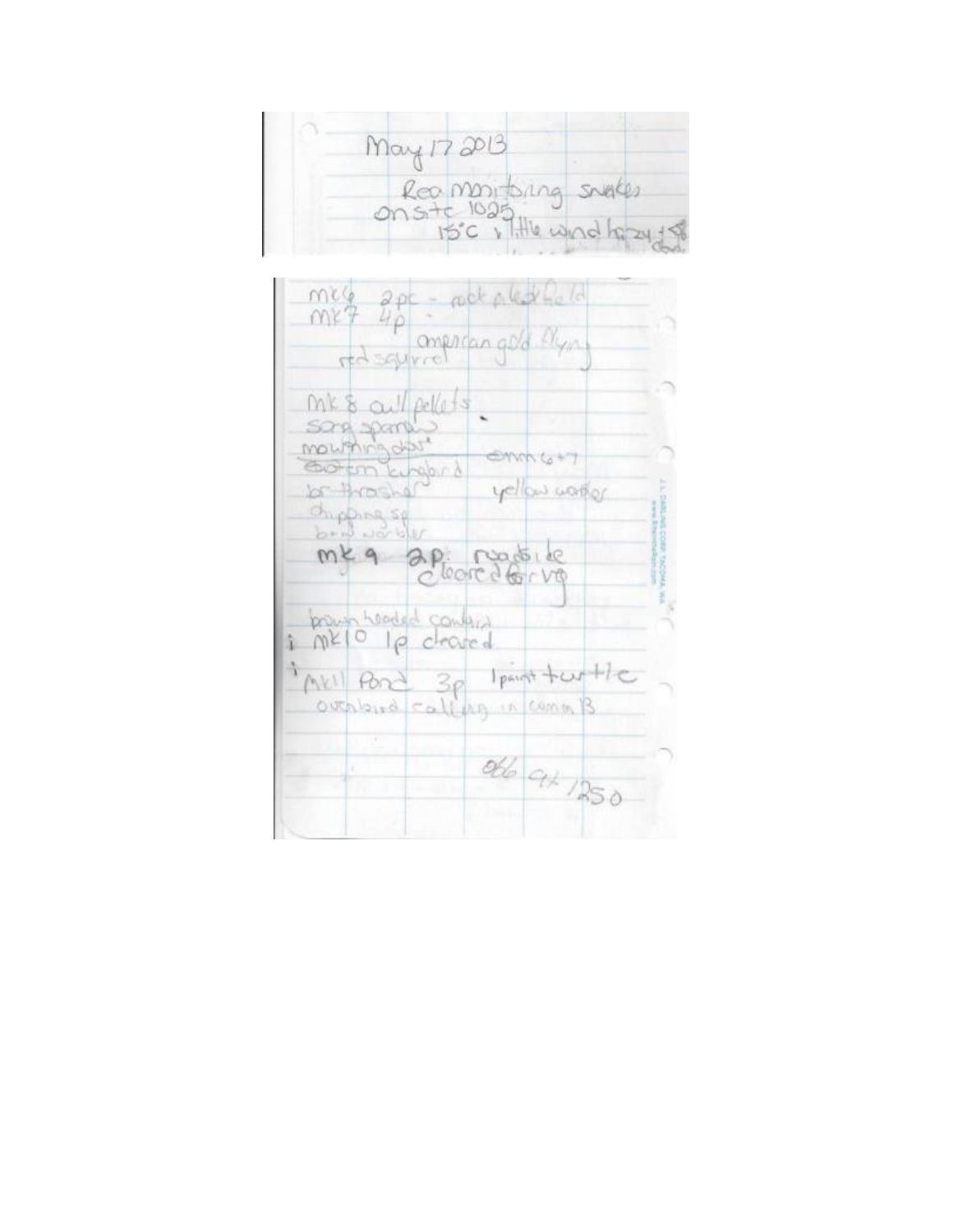

100m

 $100m$